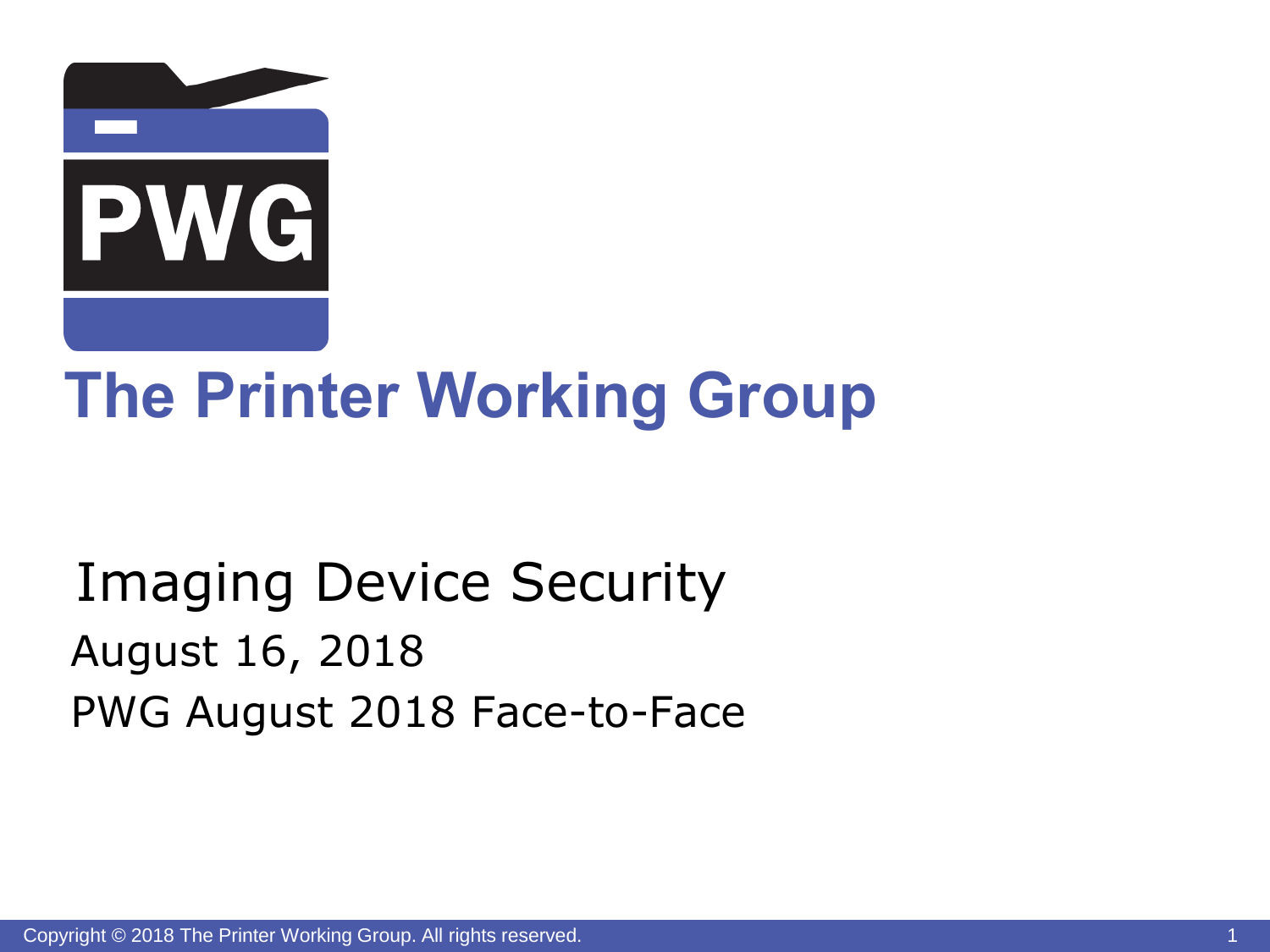



| When | What                                                    |
|------|---------------------------------------------------------|
|      |                                                         |
|      | 9:00 - 9:05 Introductions, Agenda review                |
|      | $9:05 - 10:20$ Review status of HCD PP v1.1 and HCD iTC |
|      | $10:20 - 10:30$ Wrap Up / Next Steps                    |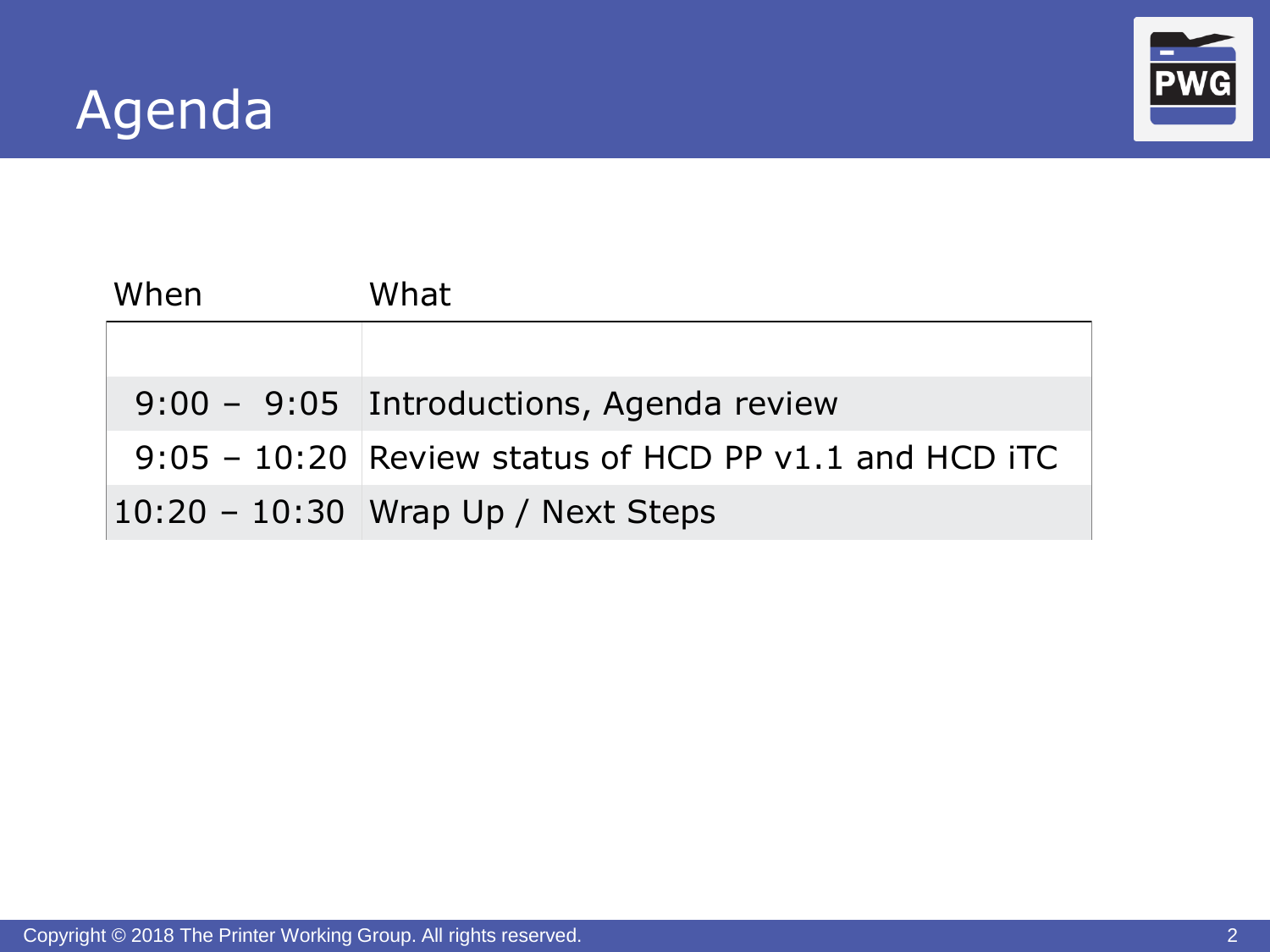

*"This meeting is conducted under the rules of the PWG IP policy".* 

• Refer to the IP statements in the plenary slides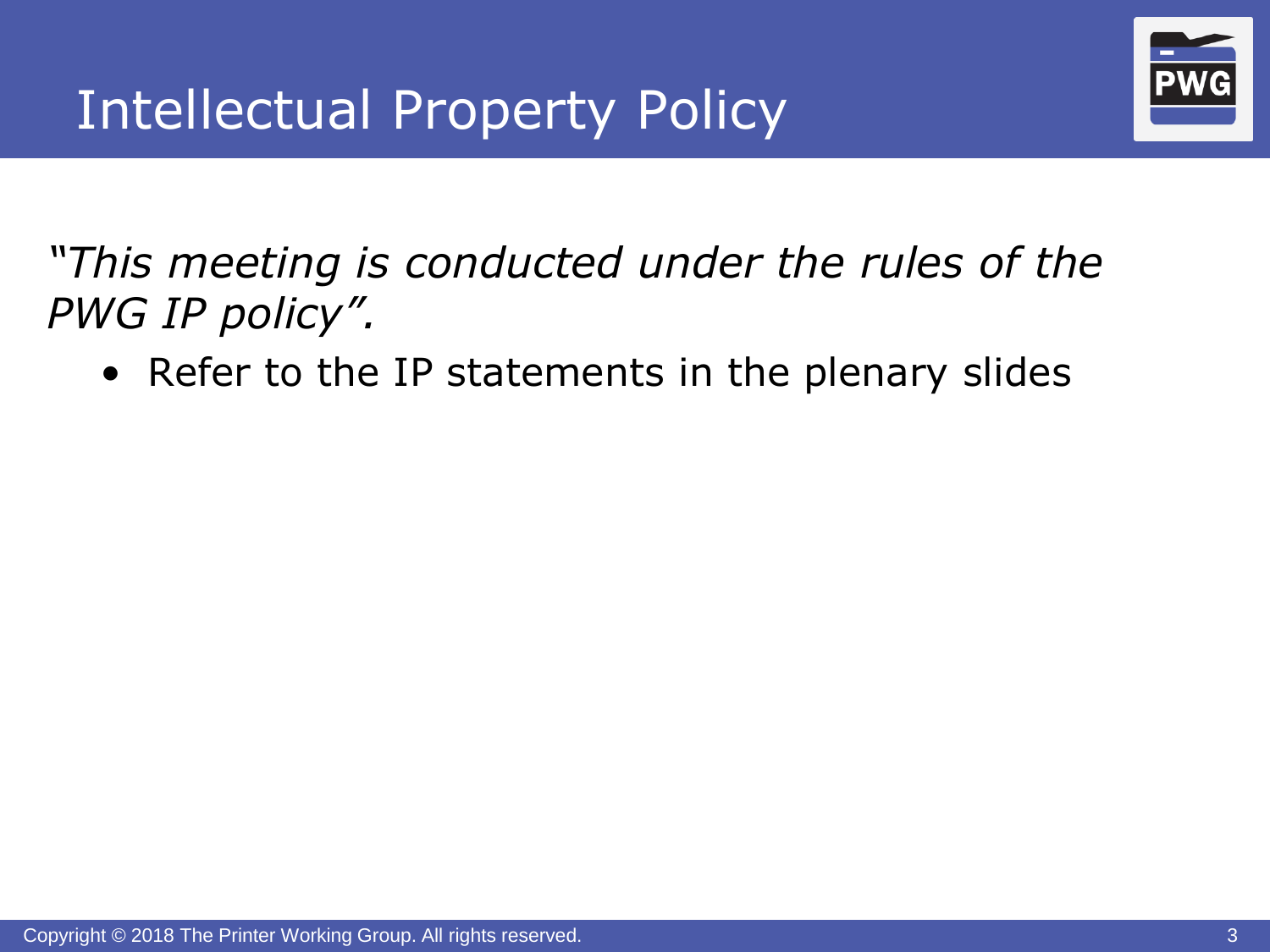### **Officers**

- Chair:
	- Alan Sukert (Xerox)
- Vice-Chair:
	- Currently Vacant
- Secretary:
	- Alan Sukert (Xerox)
- Document Editors:
	- Ira McDonald (High North): HCD-TNC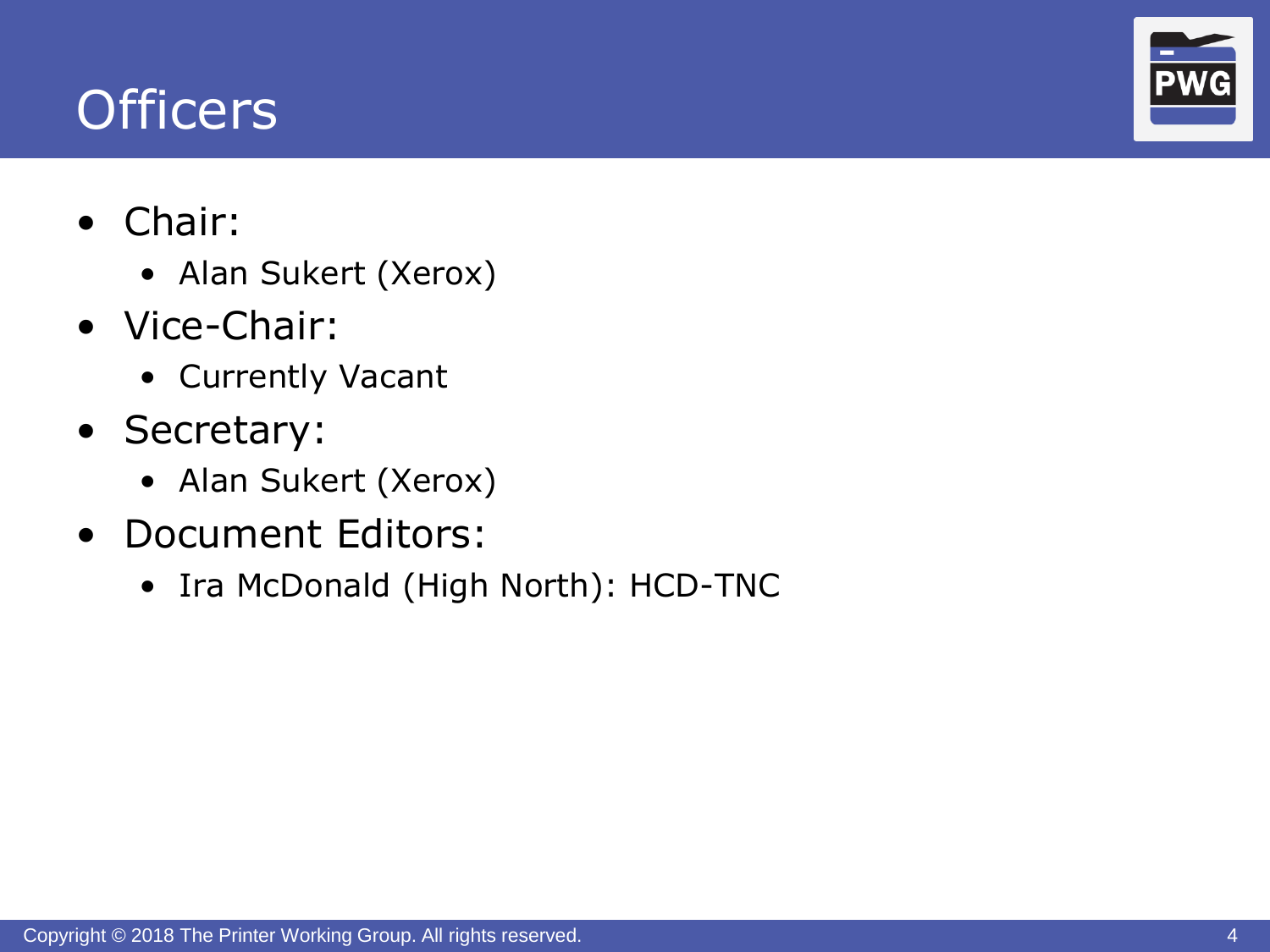

- Draft 1 (Version 1.0.1) posted in May 2018
	- Incorporated Errata #1 and all NIAP Technical Decisions
	- Baseline for proposing further updates
- Draft 2 (Version 1.0.2) prepared in Jun 2018
	- Implemented changes for Version 1.1 approved at Apr 25 and May 8 HCD Technical Committee Meetings
	- Currently under review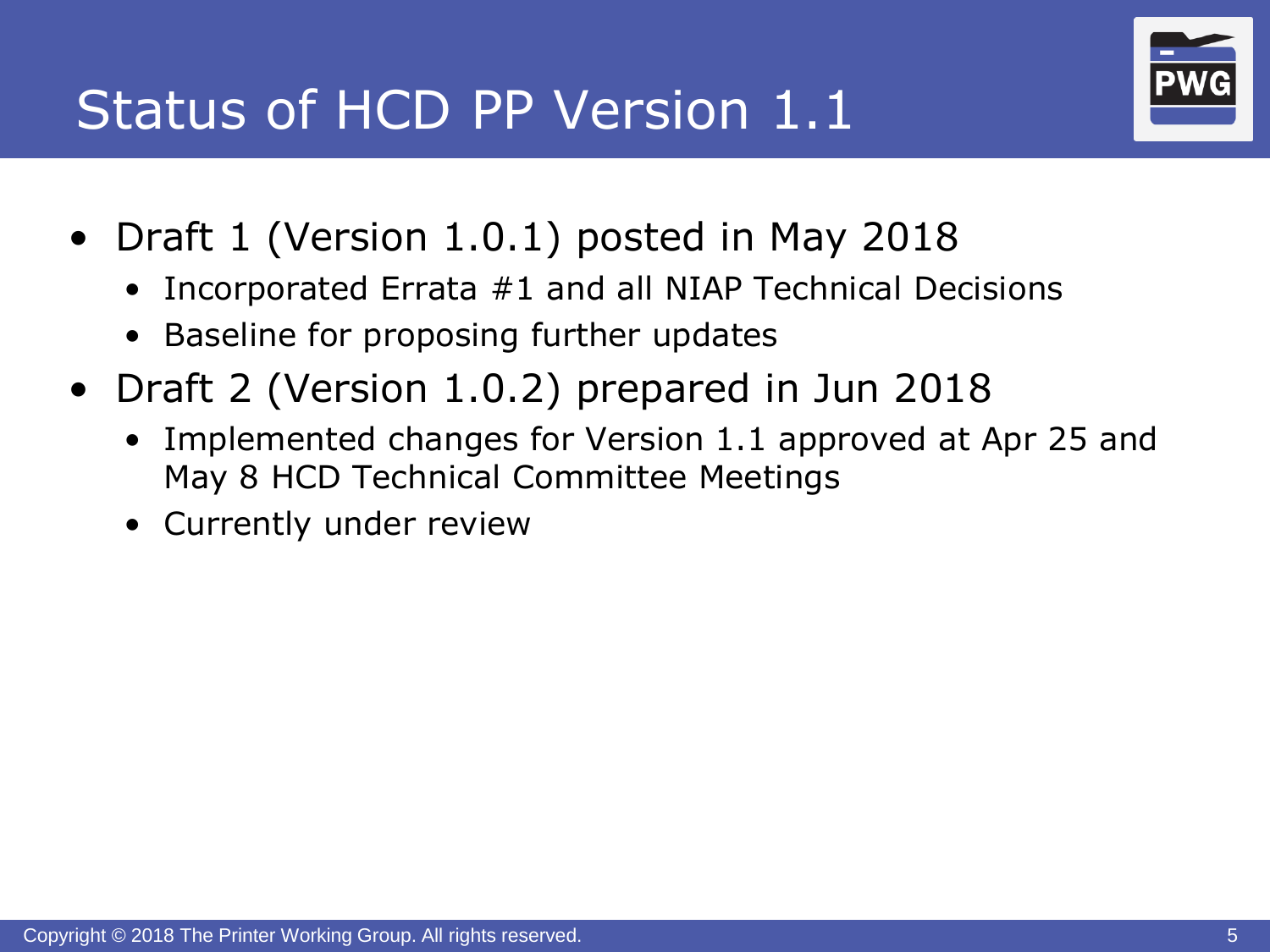Status of HCD PP Version 1.1 Changes Incoporated in Drafts 1 & 2



- Seven NIAP Technical Decisions
	- **TD0299:** Update FCS\_CKM.4 Assurance Activities (Test 2) to properly address when a TOE replaces a key with another valid key
	- **TD0261:** Replace FCS\_CKM.4 in its entirety (including Assurance Activities) to include destruction of keys stored in flash memory.
	- **TD0253:** Provide an Assurance Activity for FCS\_COP.1(i) since there were none before
	- **TD0219:** NIAP endorsement of the errata contained in *Protection Profile for Hardcopy Devices – v1.0 Errata #1, June 2017*
	- **TD0176:** Modified the App Note and Assurance Activities for this SFR so they now applied to Self-Encrypting Drives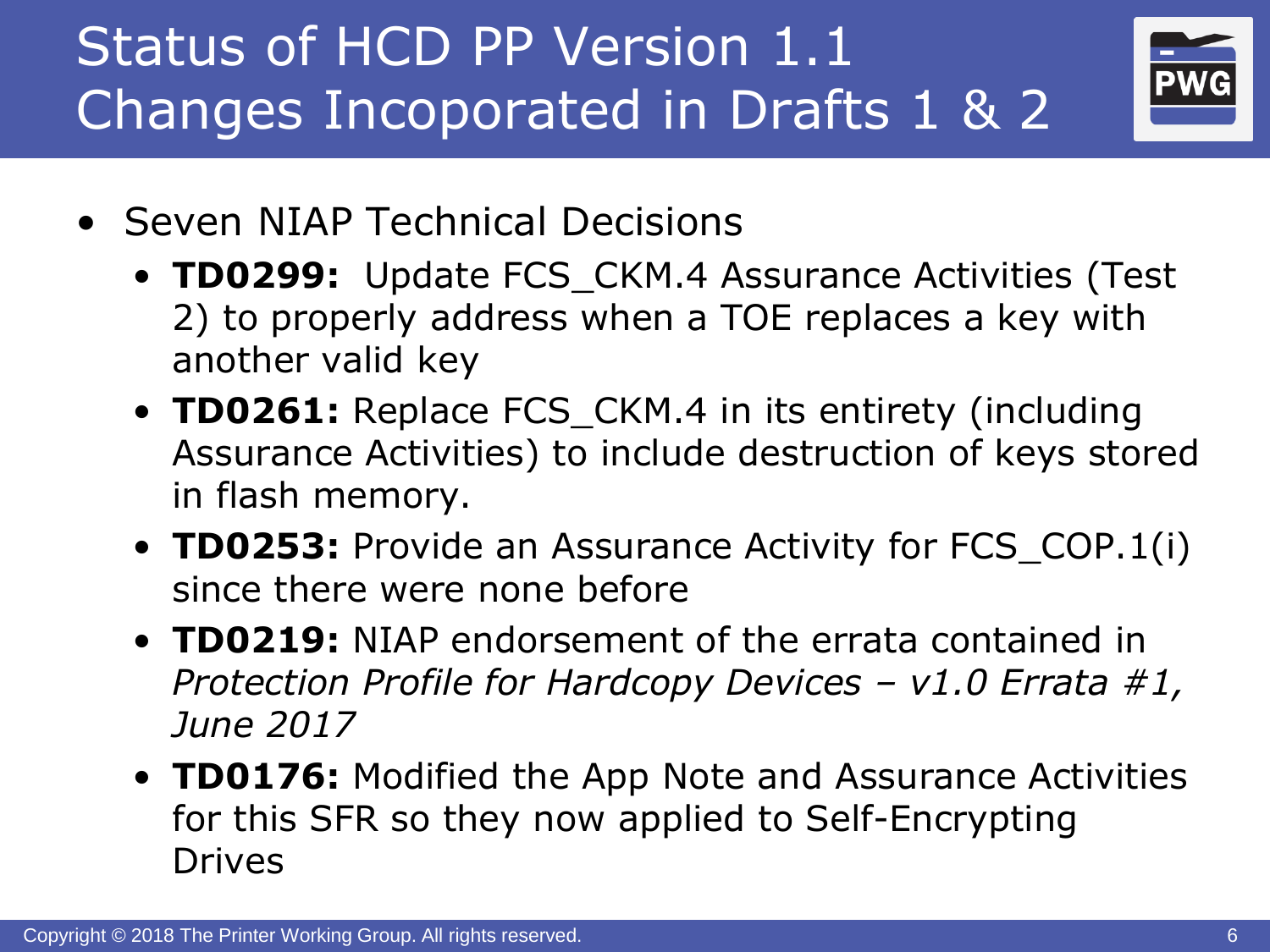

- Seven Technical Decisions (cont)
	- **TD0157:** Added a new App Note and modified the Assurance Activity to reflect that fact that for some HCDs administrators are not permitted to manually configure or edit the IPsec Security Policy Database (SPD) and that BYPASS operations are not supported.
	- **TD0074:** Makes FCS\_CKM.1(a) an optional rather than a mandatory requirement and moves the description of that requirement to Appendix C Optional Requirements.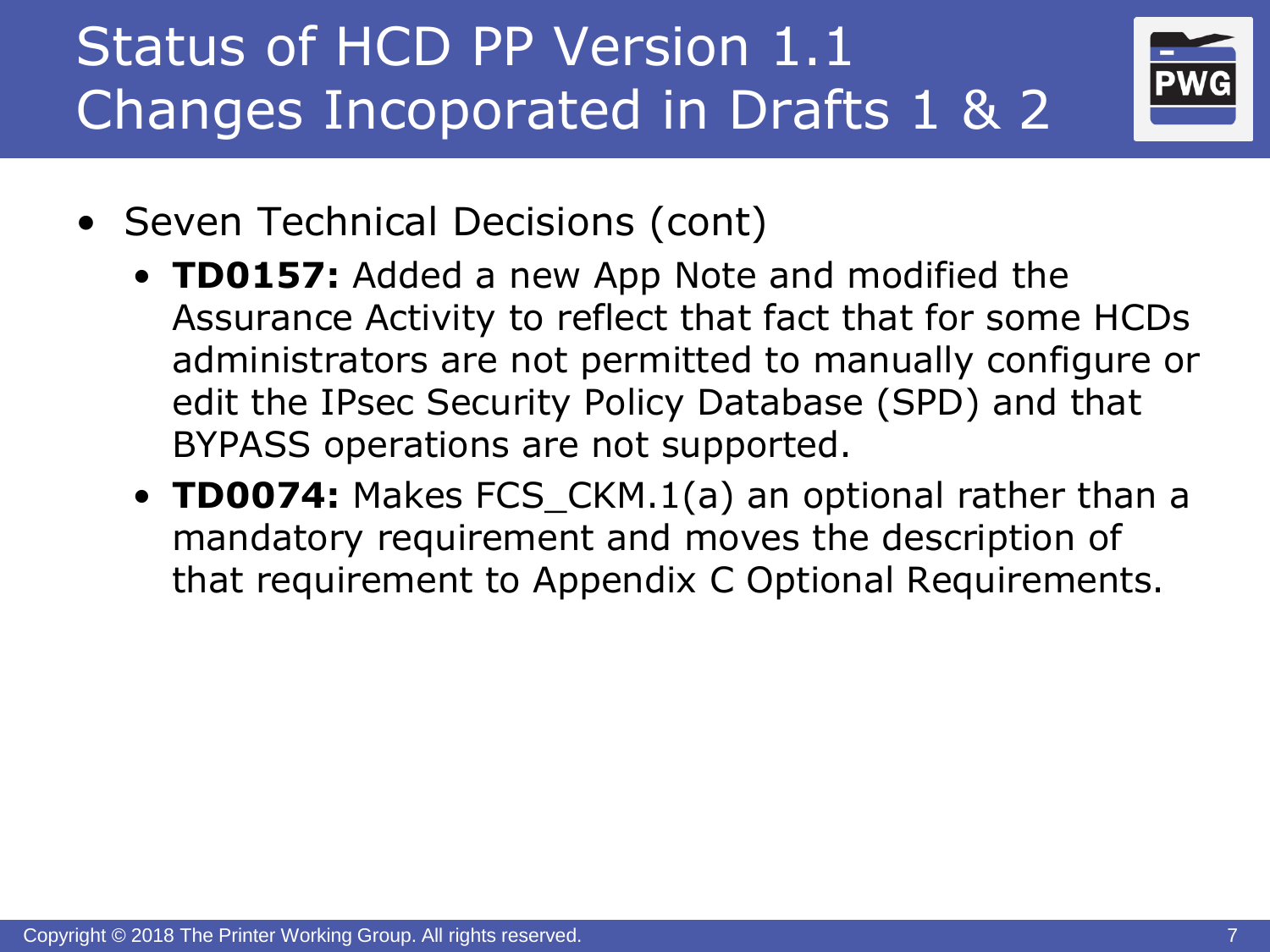

Errata #1

- Notation error corrections
- Extended Components Definition (ECD) Changes
- Fix SFR Dependencies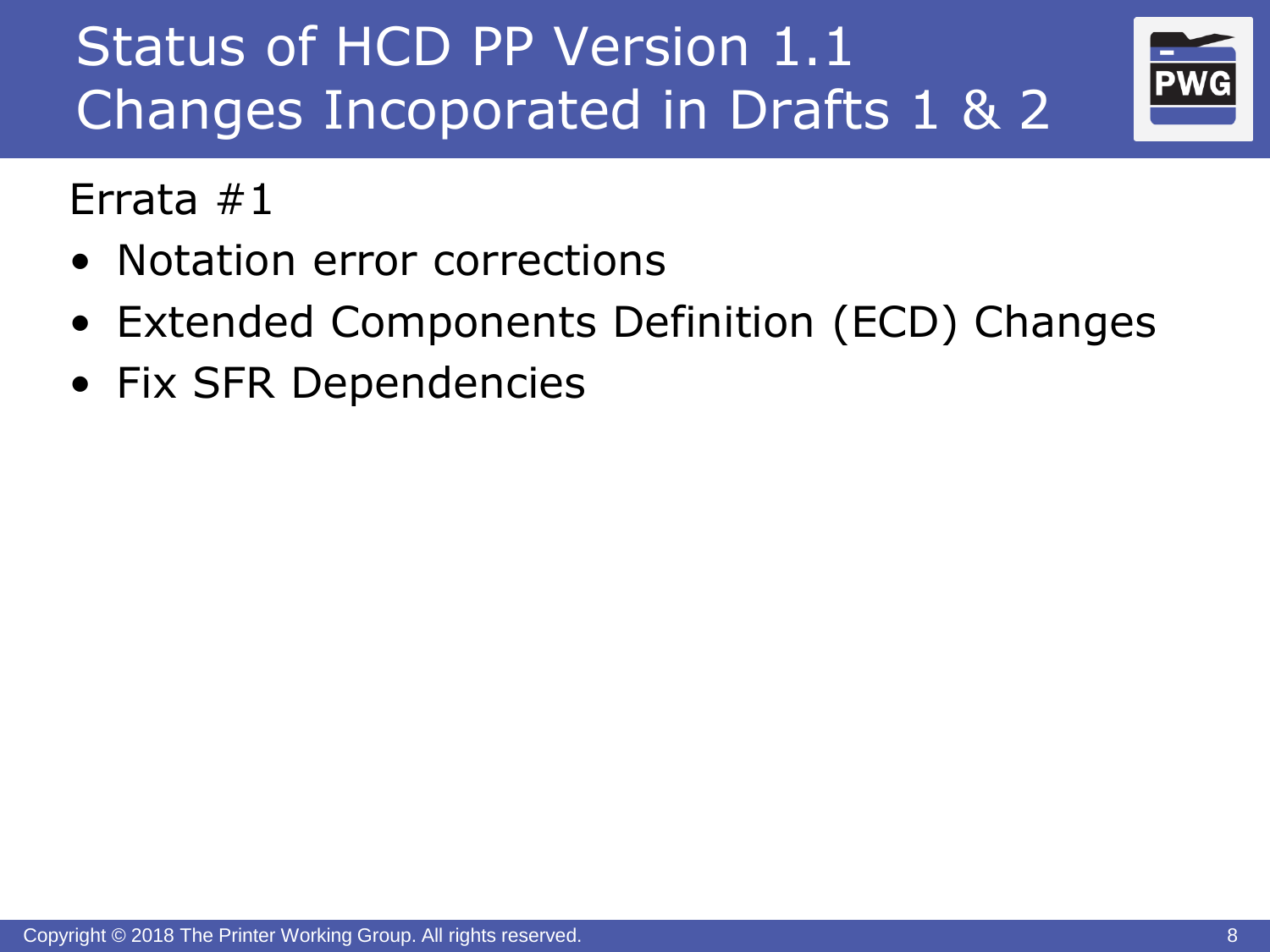

- Eliminated the requirement to support TLS 1.0 in FSC TLS EXT 1.1 in both sections A.9.12 and D.2.2. Rationale: TLS 1.0 is being dropped industry-wide as being an insecure TLS version, so it should no longer be required.
- Made all cipher suites optional in FSC\_TLS\_EXT\_1.1 in both sections A.9.12 and D.2.2 – that meant eliminating the 'None' option under Optional Cipher Suites so that at least one had to be supported.

Rationale: Consistency with NDcPP v2.0.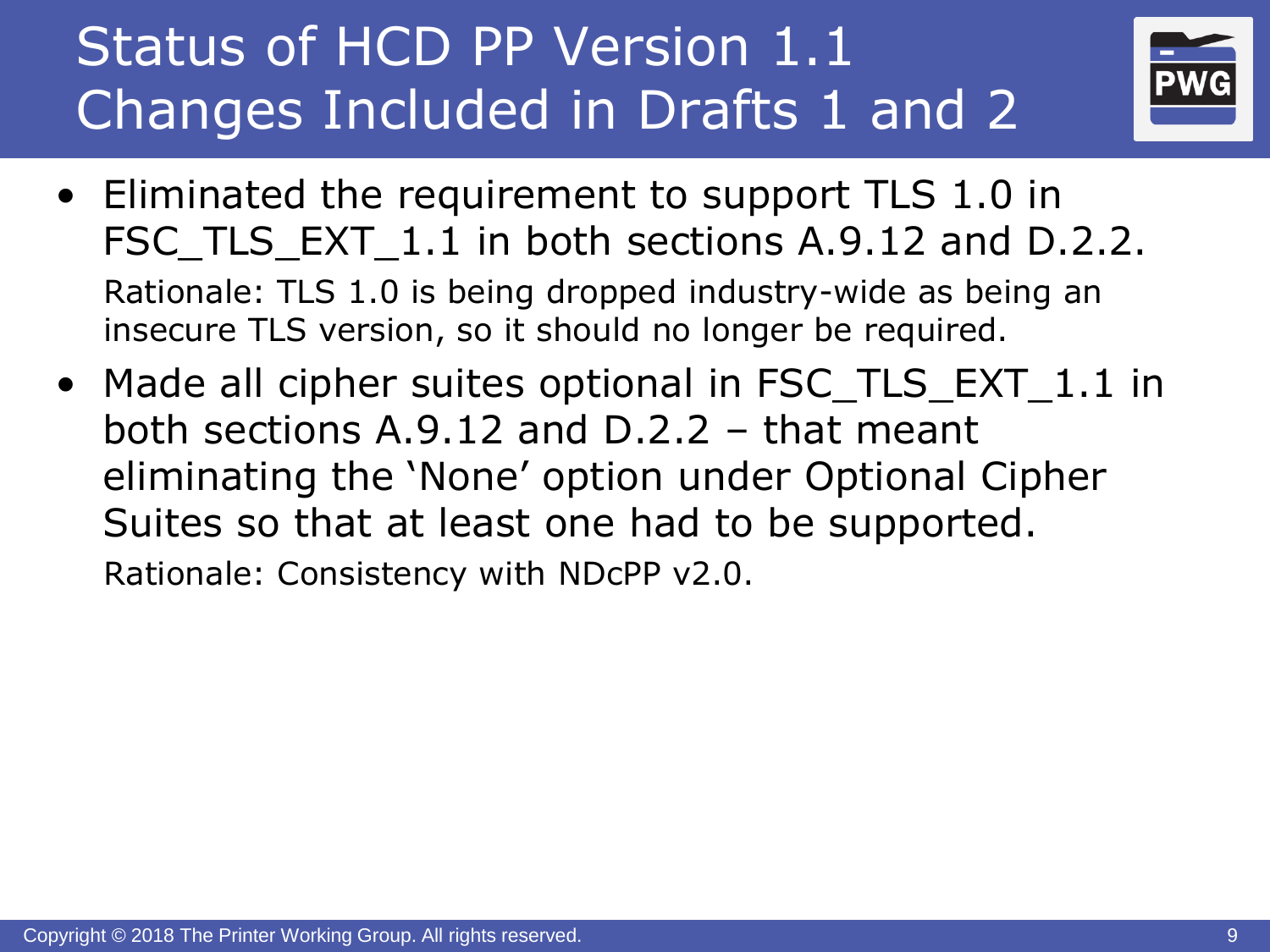

• Added to the last selection in FCS\_COP.1.1(e) in section D.1.2 so the SFR now reads **FCS\_COP.1.1(e) Refinement:** The TSF shall perform **key wrapping** in accordance with a specified cryptographic algorithm **AES in the following modes [selection:** *KW, KWP, GCM, CCM***]** and the cryptographic key size **[selection:** *128 bits, 256 bits*] that meet the following: [**ISO/IEC 18033-3 (AES), [selection:**  *NIST SP 800-38F, ISO/IEC 19772, no other standards*]].

Rationale: Consistency with NDcPP v2.0.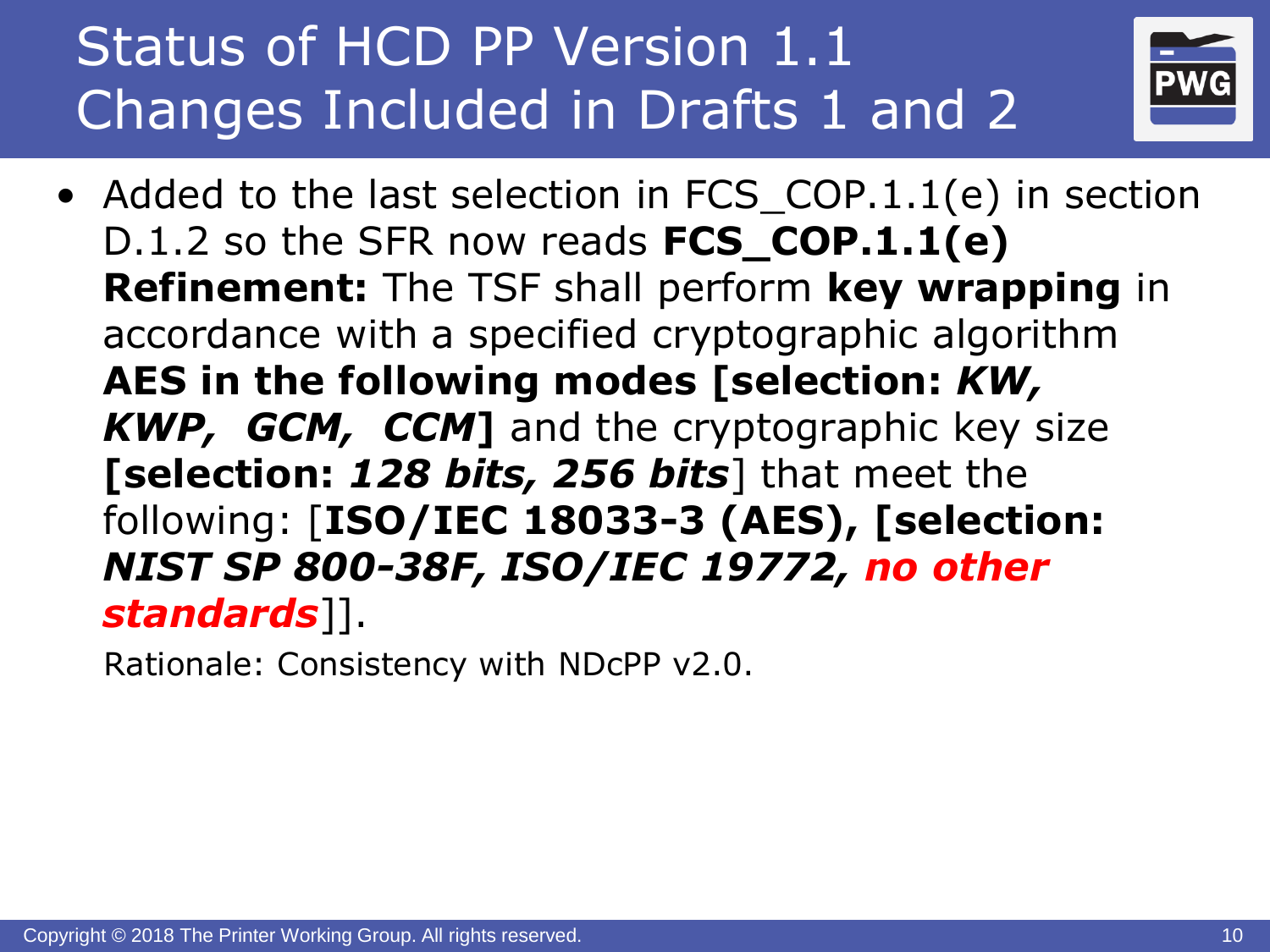

• Added to FCS\_COP.1.1(i) in section D.1.14 so the SFR now reads as follows: **FCS\_COP.1.1(i) Refinement:** The TSF shall perform **key transport** in accordance with a specified cryptographic algorithm **RSA in the following modes [selection:** *KTS-OAEP, KTS-KEM-KWS***]** and the cryptographic key size **[selection:**  *2048, 3072***]** bits that meet the following**: NIST SP 800-56B, Revision 1**.

Rationale: Completeness and to clarify what the key sizes should be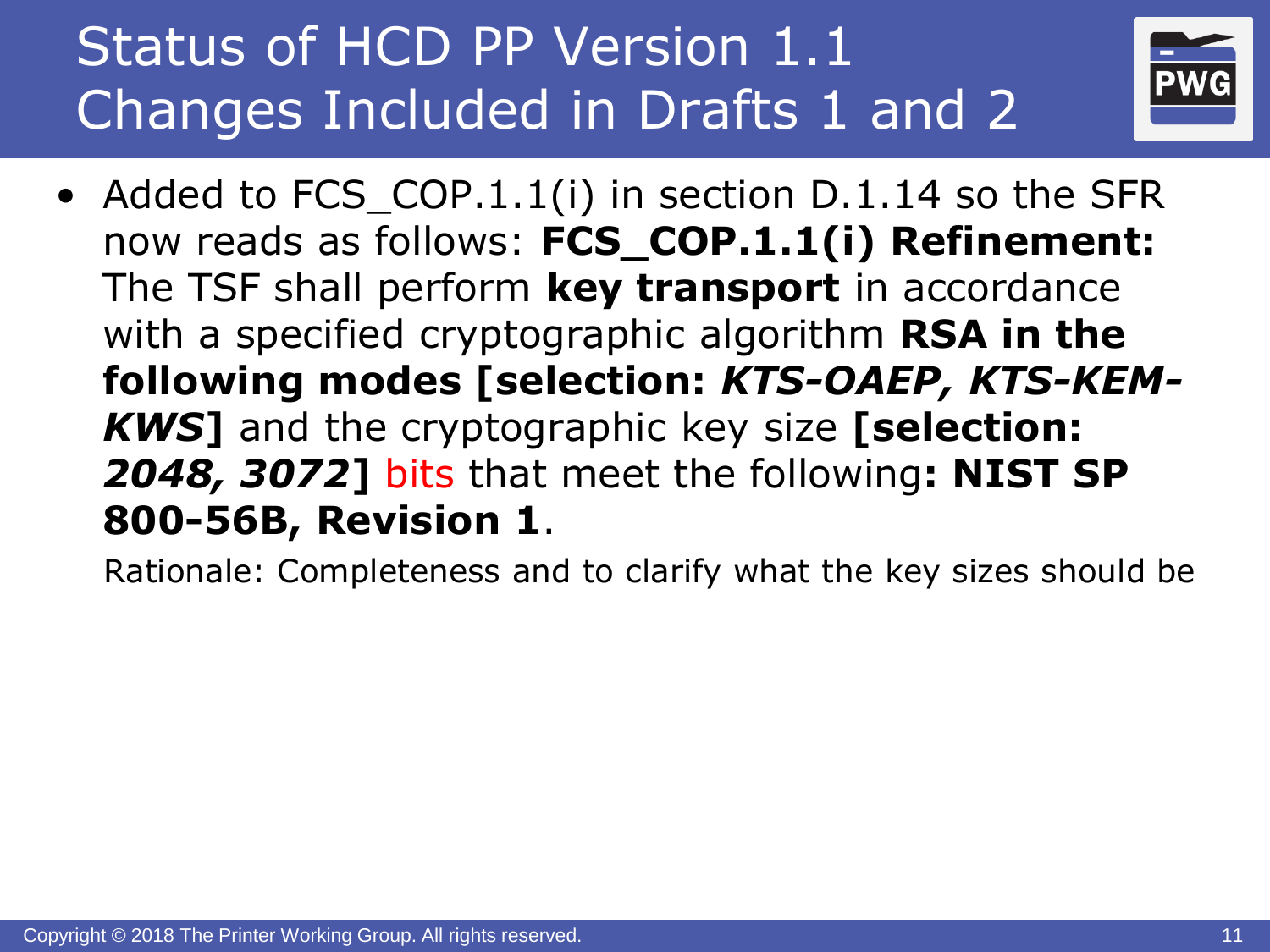

• Added to FCS PCC EXT.1.1 in section D.4.1 so it now reads as follows: **FCS\_PCC\_EXT.1.1** A password used by the TSF to generate a password authorization factor shall enable up to [assignment: *positive integer of 64 or more*] characters in the set of {upper case characters, lower case characters, numbers, and [assignment: *other supported special characters*]} and shall perform Password-based Key Derivation Functions in accordance with a specified cryptographic algorithm [HMAC-[selection: *SHA-256, SHA-384, SHA-512*]], with [assignment: *positive integer of 1000 or more*] iterations, and output cryptographic key sizes [selection: *128, 256*] bits that meet the following: [**NIST SP 800-132**].

Rationale: Consistency with NDcPP v2.0 and to clarify what the key sizes should be.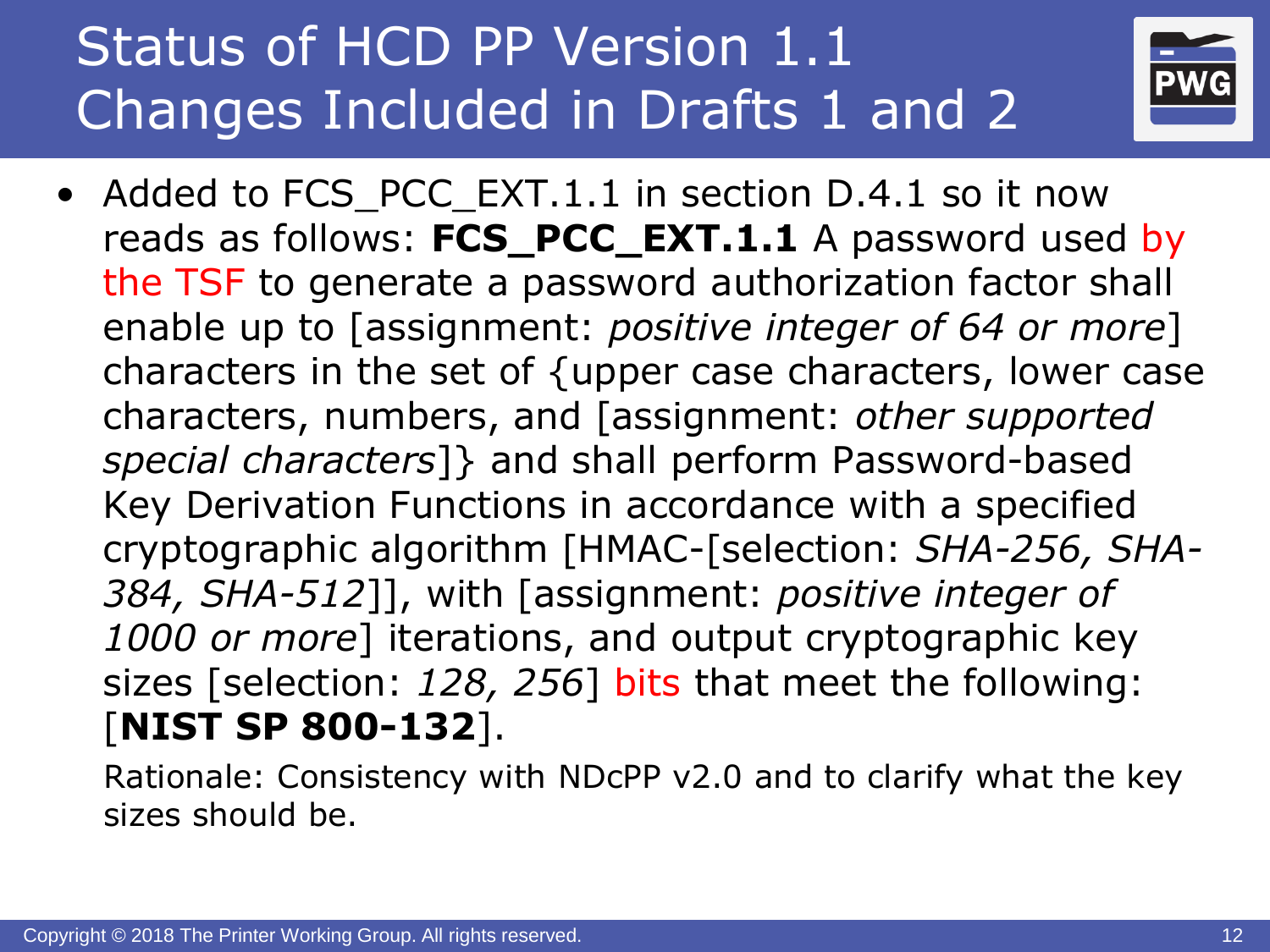

• Changed the TSS Assurance Activity for SFR FTP\_ITC.1 in section 4.13.1 to read as follows: The evaluator shall examine the TSS to determine that, for all communications with authorized IT entities identified in the requirement, each secure communications mechanism is identified in terms of the allowed protocols for that IT entity. The evaluator shall also confirm that all protocols listed in the TSS are specified and included in the requirements in the ST. The evaluator shall confirm that the operational guidance contains instructions for establishing the allowed protocols with each authorized IT entity, and that it contains recovery instructions should a connection be unintentionally broken.

Rationale: Consistency with NDcPP v2.0.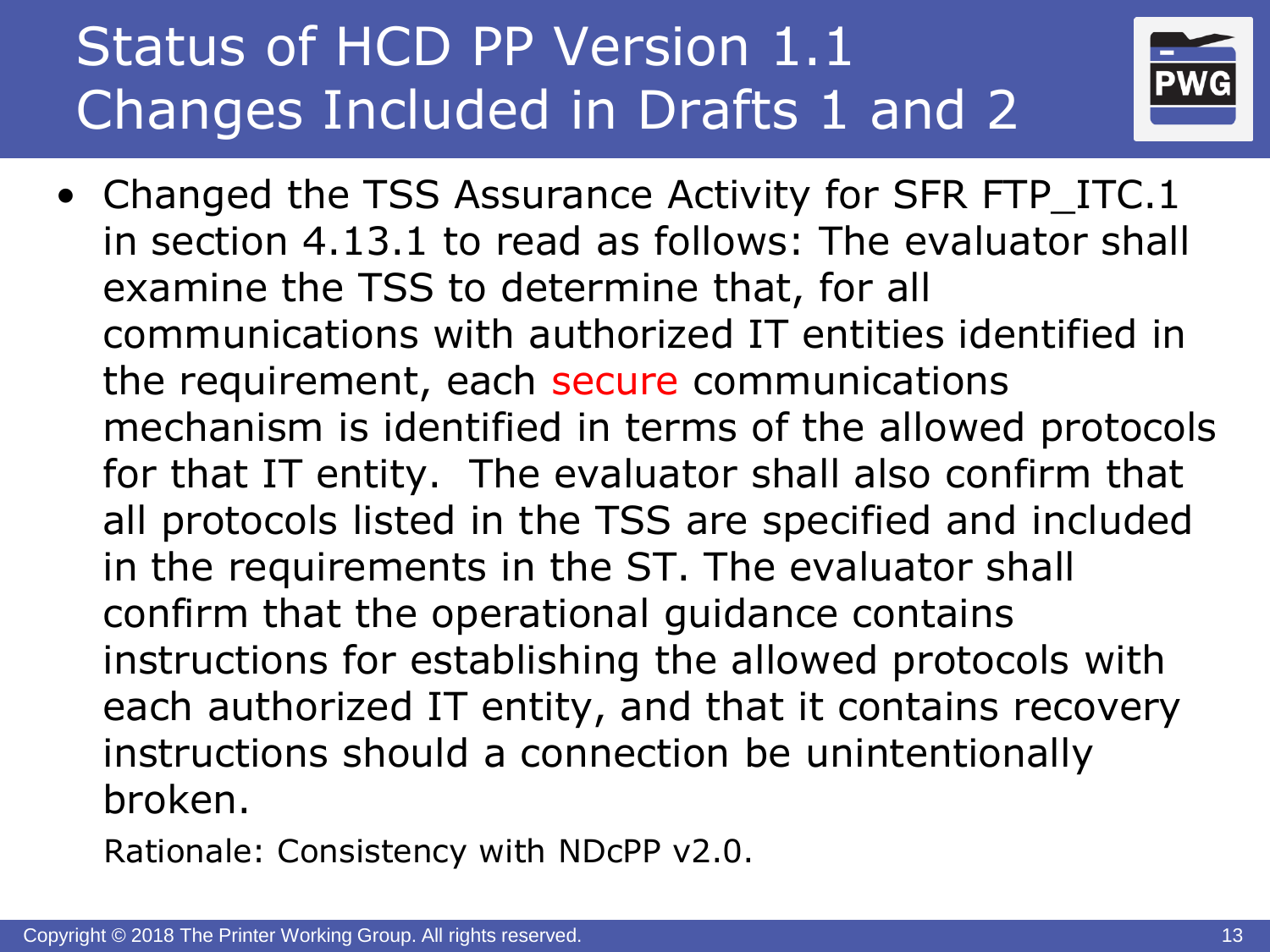

• Changed old paragraph 1451 in Appendix F to read "A description of the data encryption engine, its components, and details about its implementation (e.g. for hardware: integrated within the device's main SOC or separate co-processor, for software: initialization of the product, drivers, libraries (if applicable), logical interfaces for encryption/decryption, and areas which are not encrypted (e.g. boot loaders, portions associated with the Master Boot Record (MBRs), partition tables, etc.)). The description should also include the data flow from the device's host interface to the device's persistent media storing the data, information on those conditions in which the data bypasses the data encryption engine (e.g. read-write operations to an unencrypted Master Boot Record area). The description should be detailed enough to verify all platforms to ensure that when the user enables encryption, the product encrypts all Field-Replaceable nonvolatile storage devices. It should also describe the platform's boot initialization, the encryption initialization process, and at what moment the product enables the encryption.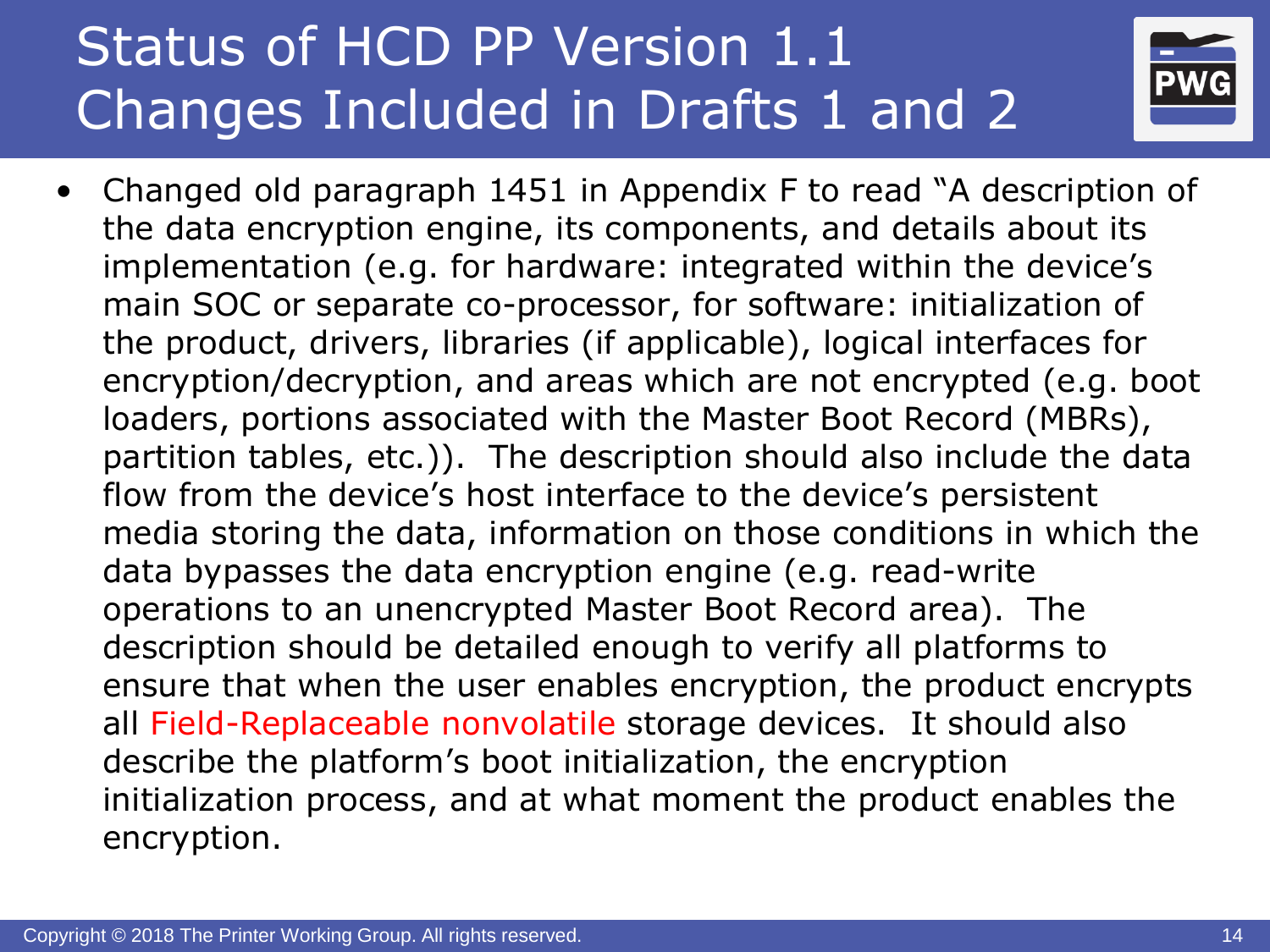

- Changed old paragraph 987 in the KMD Assurance Activity in FDP\_DSK\_EXT.1 in section B.1.3 to read "The evaluator shall verify the KMD provides sufficient instructions to ensure that when the encryption is enabled, the TOE encrypts all Field-Replaceable Nonvolatile Storage Devices. The evaluator shall verify that the KMD describes the data flow from the interface to the Device's persistent media storing the data. The evaluator shall verify that the KMD provides information on those conditions in which the data bypasses the data encryption engine (e.g. read-write operations to an unencrypted area)."
	- Rationale Inconsistency in KMD requirements between Appendix F and the KMD Assurance Activity for FDP\_DSK\_EXT.1 as to what storage devices should be encrypted, and to be consistent with the rest of the HCD PP.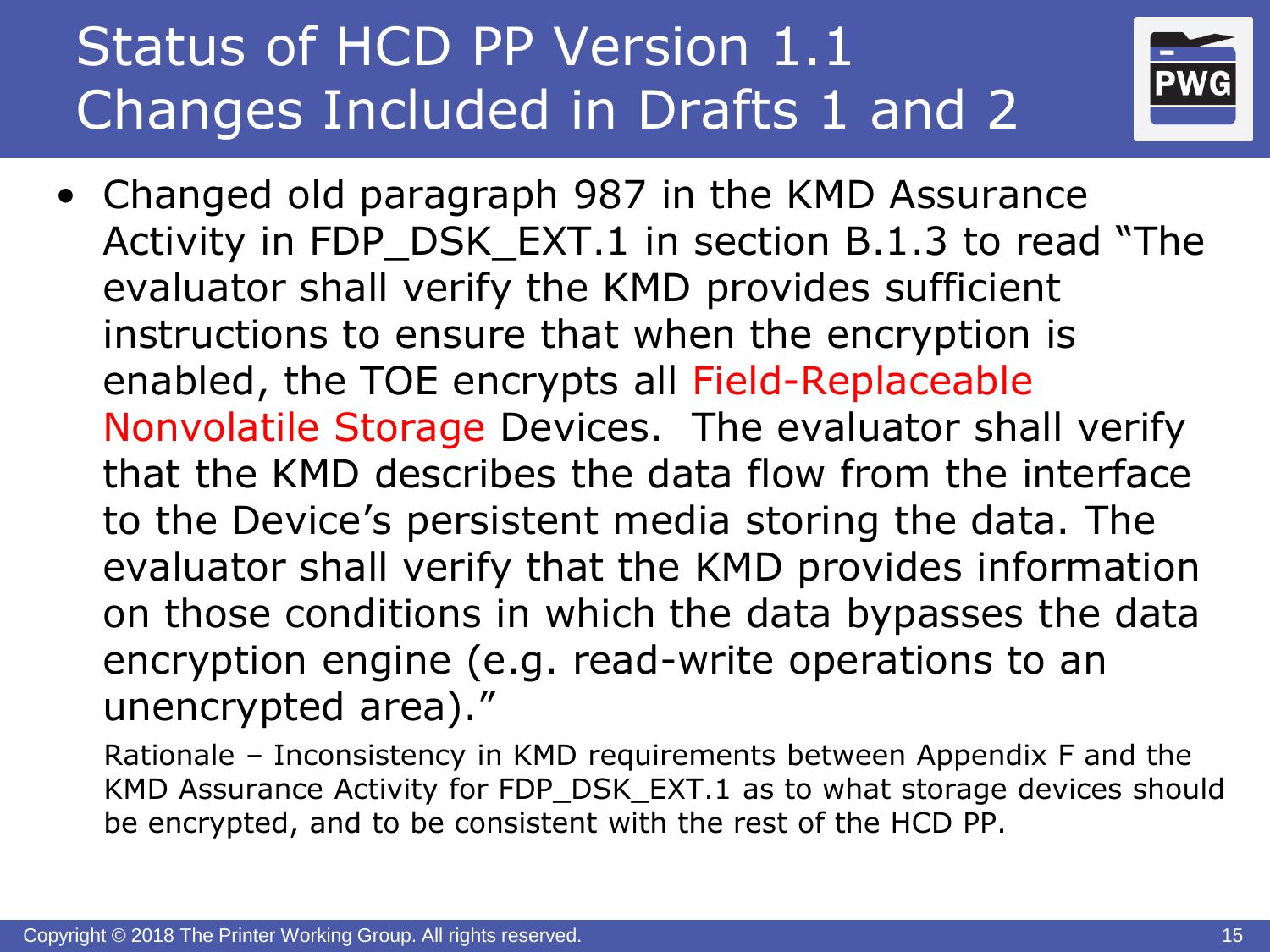

• Changed the last sentence in Test Assurance Activity 5. for FPT\_TUD.EXT.1 to read: (The evaluator shall also check those cases where digital signature verification mechanism, and if only selected in **FPT\_TUD\_EXT.1.3**  the hash verification mechanism**,** fail.)

Rationale: The hash verification failure test should only be required if hash verification is selected in FPT\_TUD\_EXT.1.3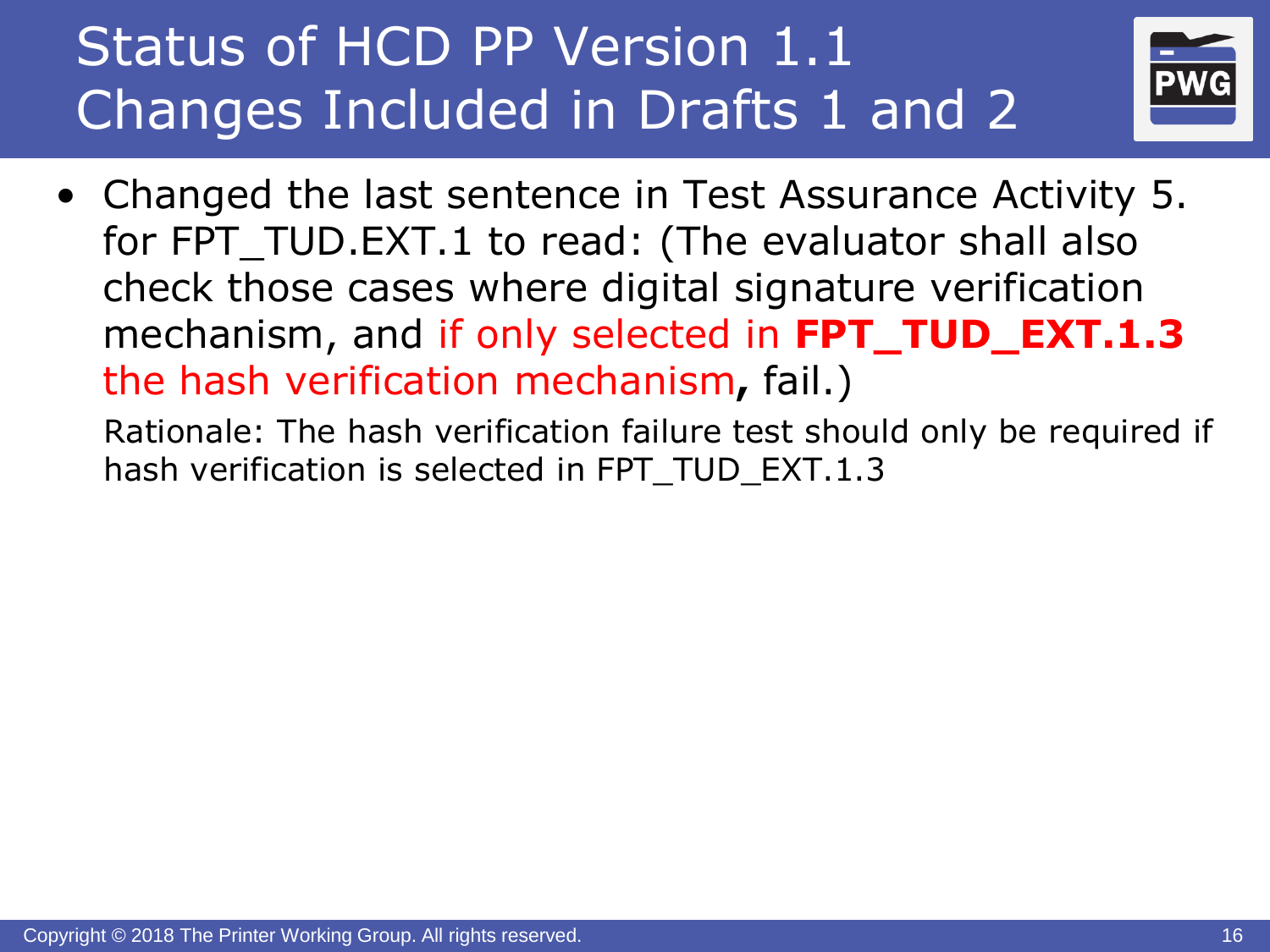

• Changed two instances in the Assurance Activity for FAU\_SAR.1 to read as follows:

#### *TSS:*

The evaluator shall check to ensure that the TSS contains a description that audit records can be viewed only by an Administrator and functions to view audit records.

#### *Test:*

- The evaluator shall also perform the following tests:
	- 1. The evaluator shall check to ensure that the forms of audit records are provided as specified in the operational guidance by retrieving audit records in accordance with the operational guidance.
	- 2. The evaluator shall check to ensure that no users other than an Administrator can retrieve audit records.

Rationale: Consistency with the requirement as stated in FAU SAR.1.1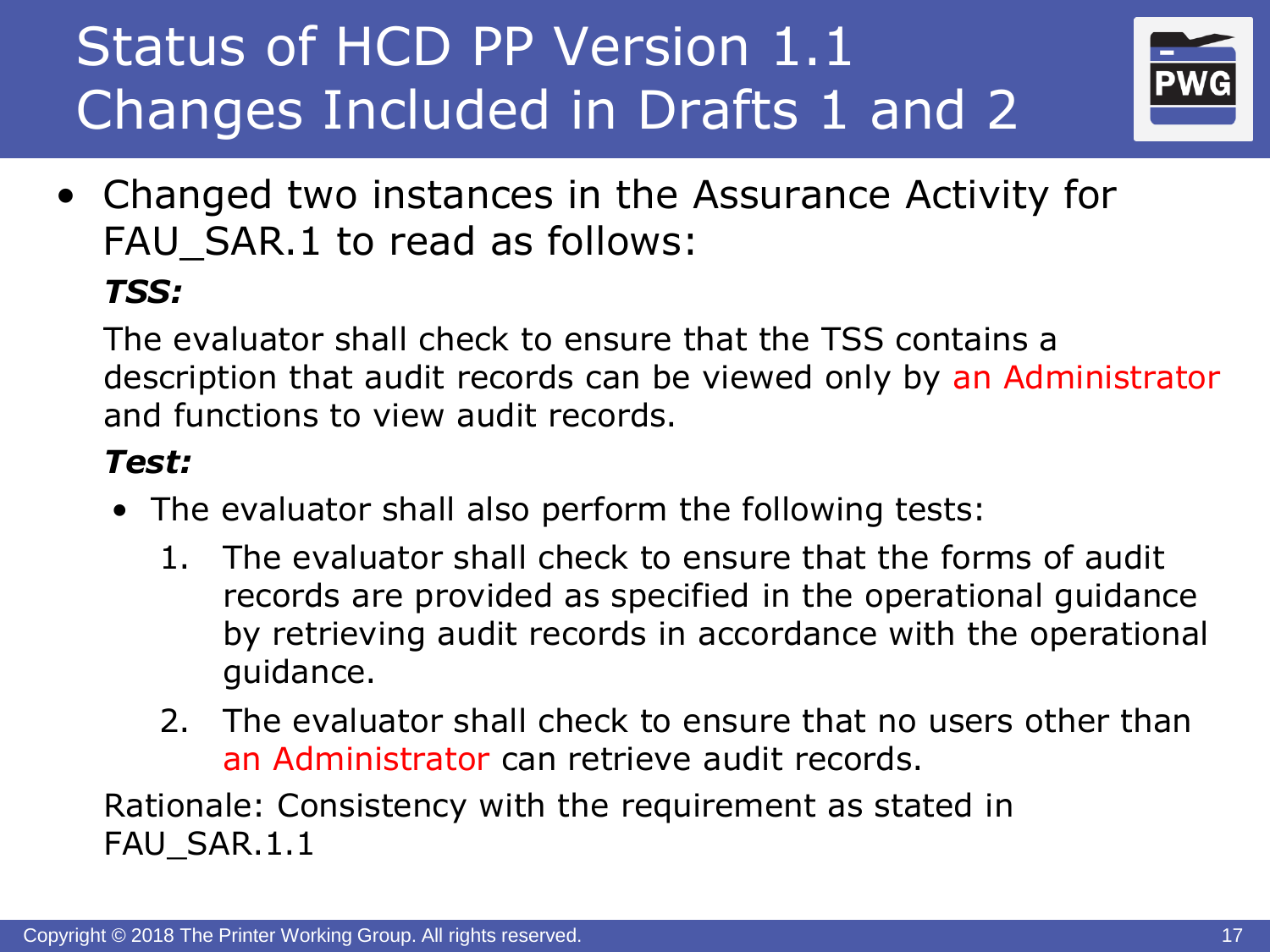

• Added the following test to the Test Assurance Activity in FAU STG.4:

3. The evaluator shall check that the actions specified in FAU\_STG.4.1 are performed when the audit log is full.

Rationale: The Test Assurance Activity for this SFR never checks that the actions specified in the SFR are actually performed when the audit log is full.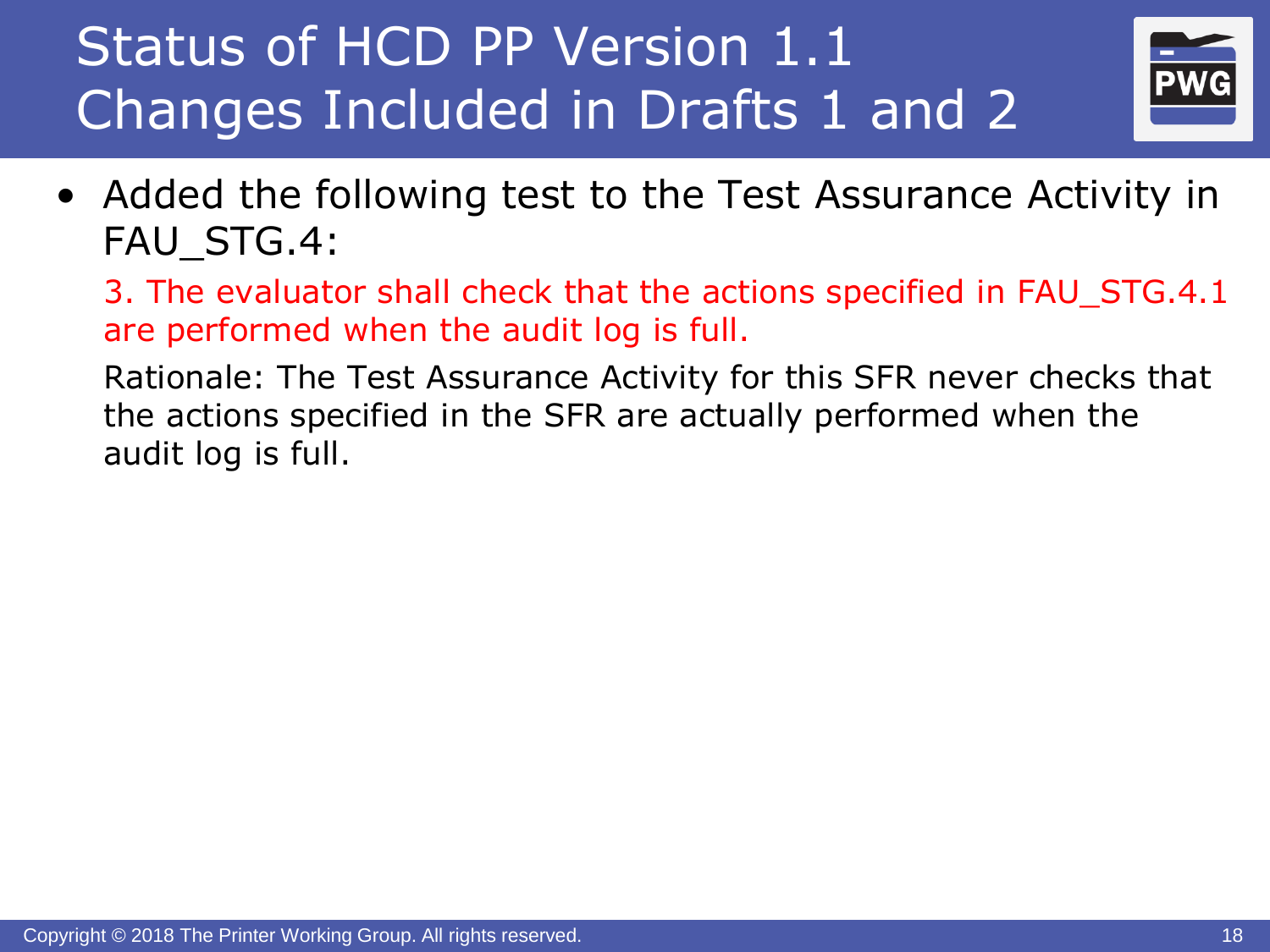

• Added the following Test Assurance Activity to FMT\_SMF.1:

#### *Test:*

- The evaluator shall also perform the following test: The evaluator shall check to ensure that U.NORMAL is not permitted to operate the management functions. Note: This test can be partially or completely fulfilled by performing the Test Assurance Activity in FMT\_MOF.1 depending on the list of management functions in FMT\_MOF.1 and FMT\_SMF.1.
- Rationale: Address the fact that FMT\_SMF.1 has the implicit requirement that only U.ADMN can perform the indicated management functions.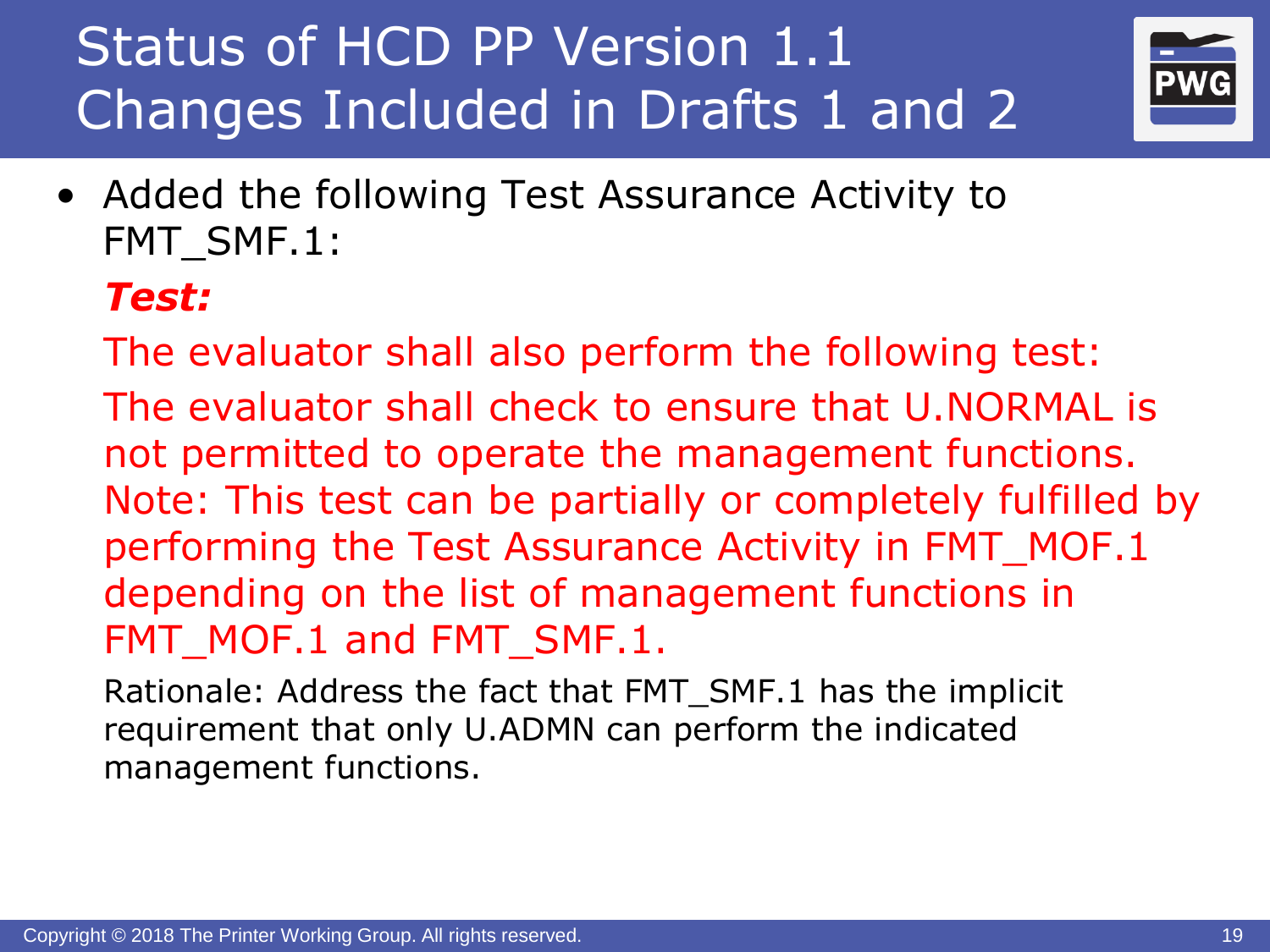

Additional changes that might be considered for Version 1.1:

- Eliminating the TLS\_RSA\_WITH\_AES\_128\_CBC\_SHA cipher suite from FCS\_TLS\_EXT.1.
- In Appendix F, paragraph 1452, should that paragraph be revised to read "The process for destroying keys when they are no longer needed by describing the storage location of all keys and the protection of all keys stored in Field-Replaceable nonvolatile memory." (see #7 and #8 above)?
- Should FAU\_STG.1 be a mandatory rather than an optional SFR. I think from both TC Meetings the consensus was that it should be, but not sure this falls into the "minor change" category so I didn't make the change yet.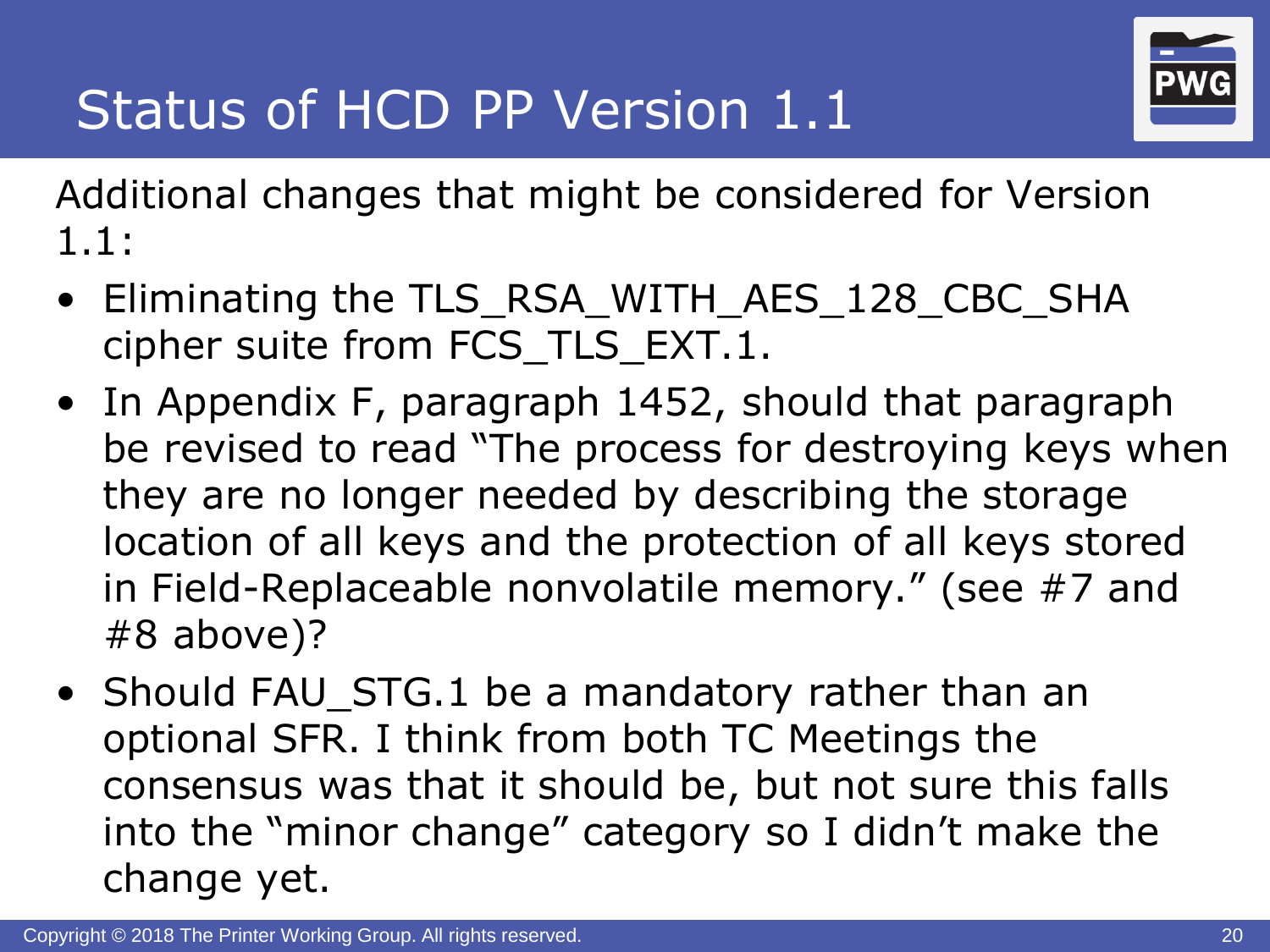

Additional changes that might be considered for Version 1.1:

- "Purge Data" may need to change to "Clear Data" to be consistent with terms and requirements from SP 800-88 (and equivalent ISO standard)
- See if any of the SFR dependencies have to be changed
- The issue brought up by JBMIA about the inconsistency between FCS\_CKM.1(b) Cryptographic key generation (Symmetric Keys)] and FCS\_COP.1(g) Cryptographic Operation (for keyed-hash message authentication) over specification of the required key sizes because, to be honest, not sure how to address it
- The parking lot issues from the creation of Version 1.0 to see if any of them should go into v1.1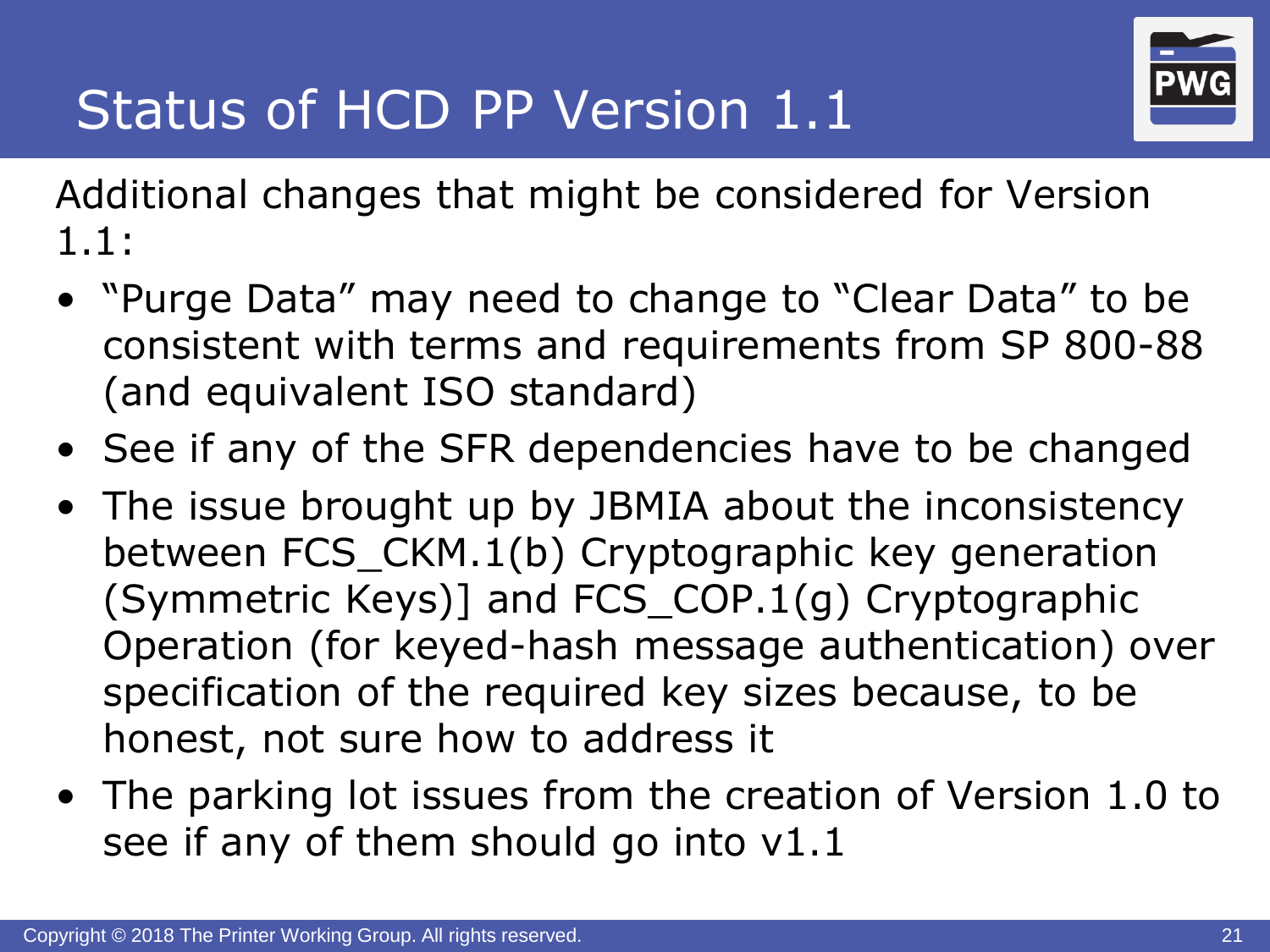

Additional changes that might be considered for Version 1.1:

- Updates to SFR Dependencies to include:
	- FCS\_COP.1(g) being dependent on FCS\_COP.1(c)
	- For FCS\_PCC\_EXT.1, should FCS\_COP.1(h) be a dependency and not also (or instead of) FCS\_COP.1(g)
	- FCS\_KYP\_EXT.1 being dependent on FCS\_KYC\_EXT.1
	- Should FCS\_CKM.1(b) be dependent on FCS\_COP.1(e) and FCS  $COP.1(q)$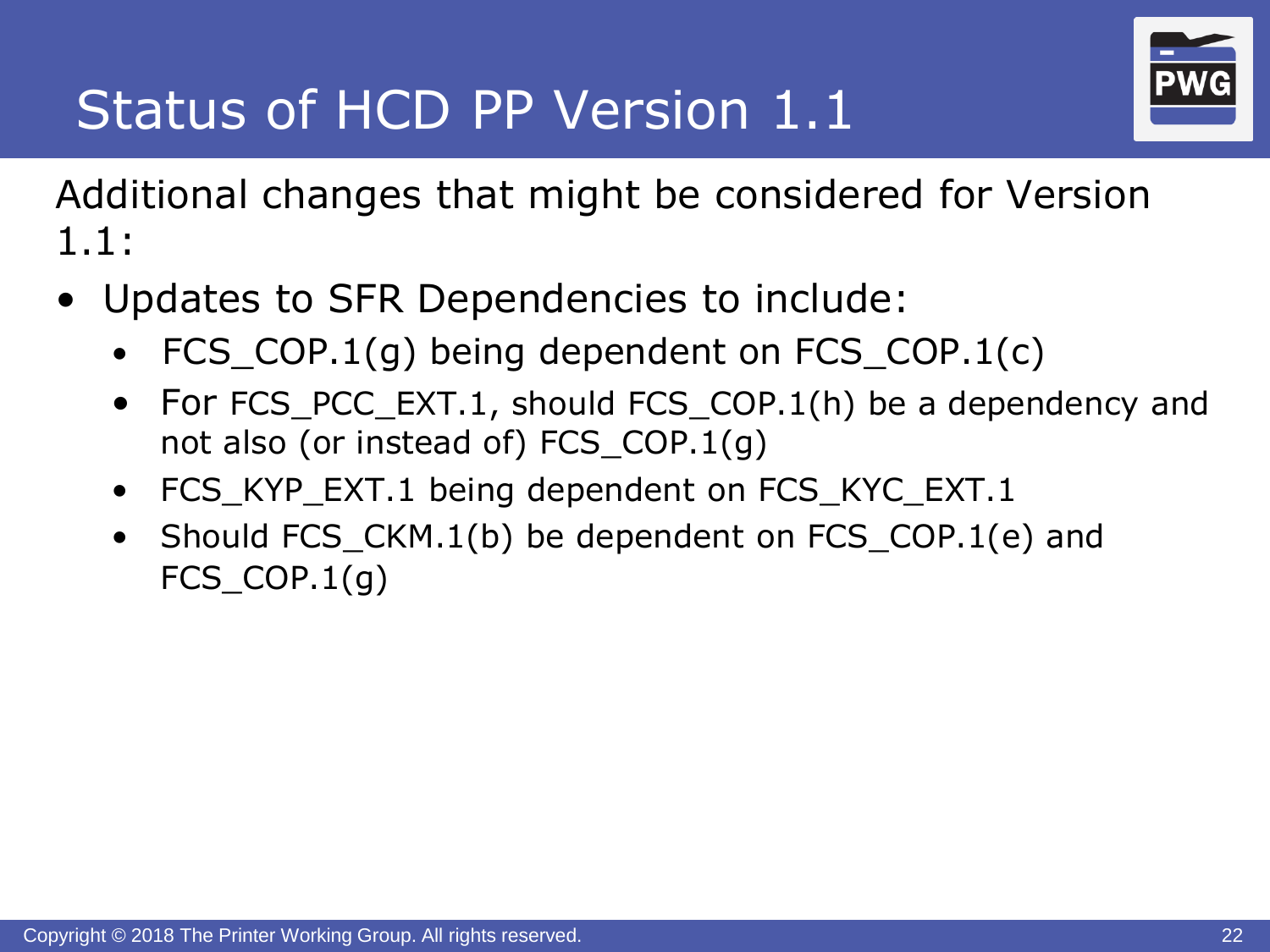# Issues to be considered for HCD PP Version 2.0 or HCD cPP Version 1.0



- Outputs of new TLS Technical Committee and inclusion of TLS 1.3
- Changes to NIST SP 800-131A and NIST SP 800-56B related to disallowance of TLS cipher suites using RSA Key Generation
- NDcPP Version 2.0 Alignment with SFRs common with the HCD PP
- FDE AA and EE cPP Version 2.0 Alignment with SFRs common with the HCD PP
- New NIAP Policies and new NIAP Technical Decisions against HCD PP, NDcPP, FDE AA cPP and FDE EE cPP
- Areas where the HCD PP Assurance Activities may have provided unintended functional requirements
- Internationalization (i.e., replace or augment NIST standards with ISO standards)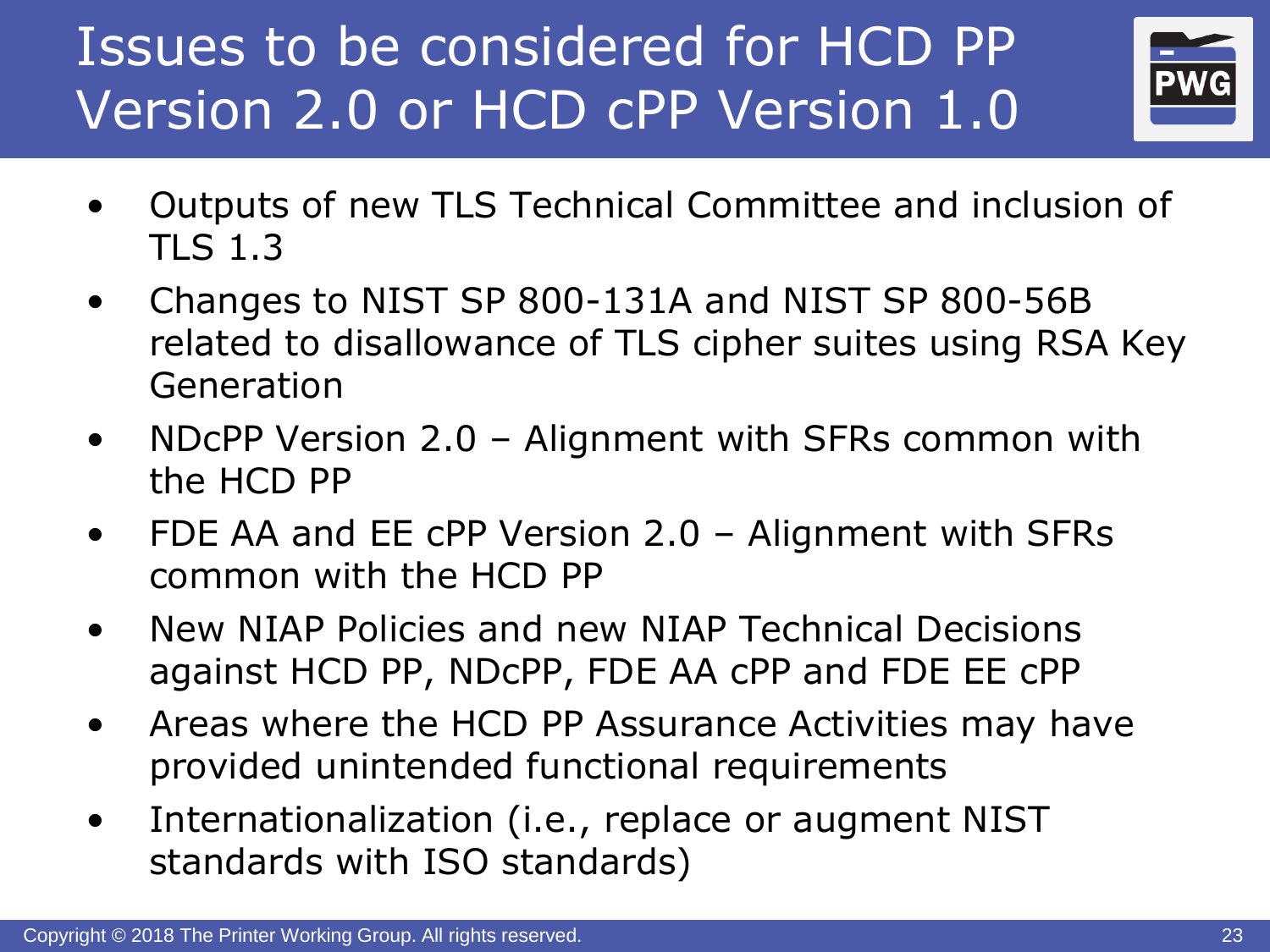Issues to be considered for HCD PP Version 2.0 or HCD cPP Version 1.0



New or Modified SFRs:

- Management of Crypto keys
- Additional IPSec requirements
- Separate TLS requirements for TLS acting as a server vs. TLS acting as a client (dependent on what TLS Technical Committee creates)
- Protection of authentication passwords
- Inclusion of Wi-Fi (especially with development of WPA3)
- Addition of requirements for support of SNMPv3
- Audit Log Server Requirements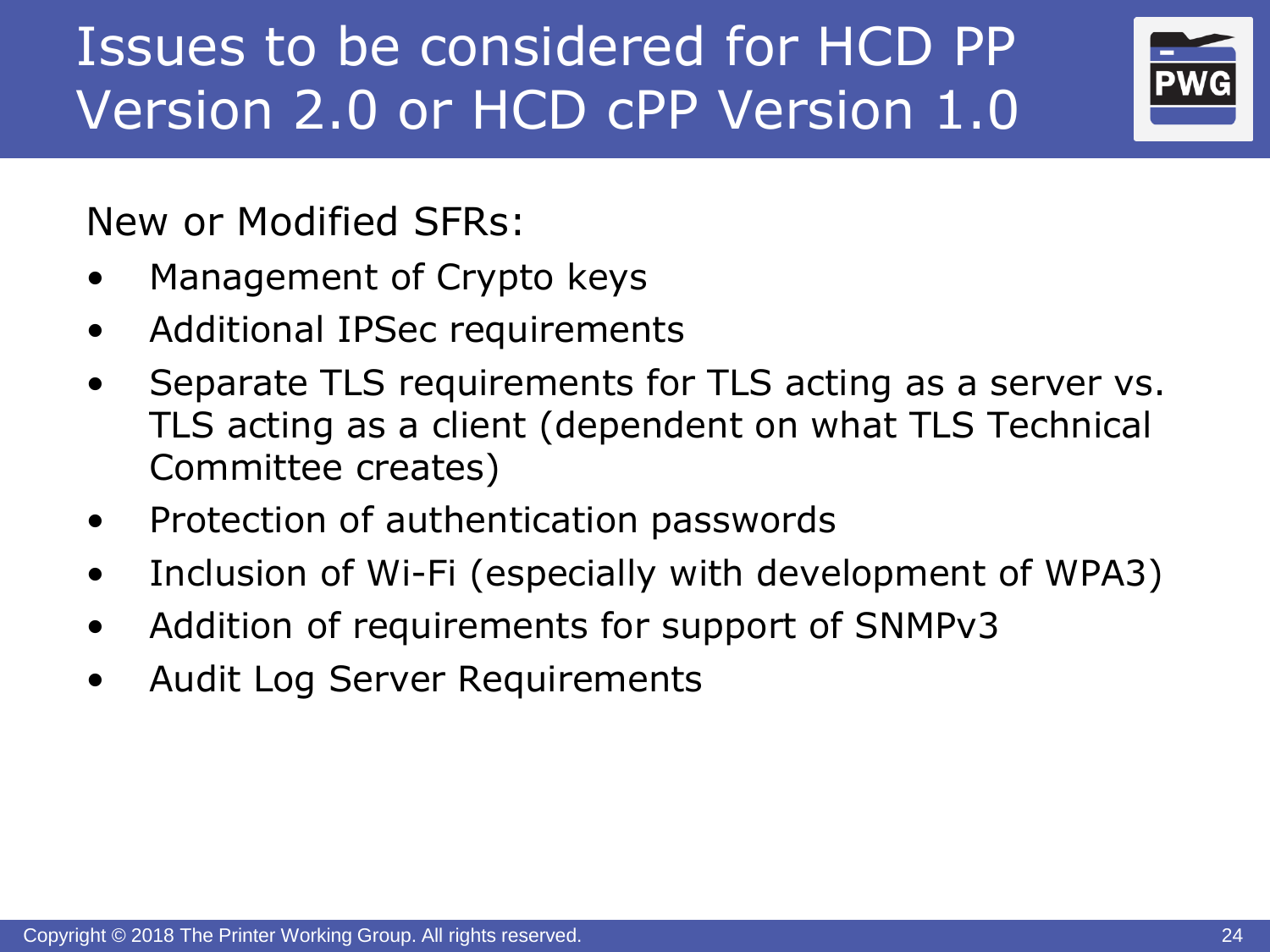# Issues to be considered for HCD PP Version 2.0 or HCD cPP Version 1.0



New or Modified SFRs (cont'd):

- Key Destruction SFR
- TPMs used in the TOE
- EAL Claim for HCD PP
- Password Policies
- Password Policy Applicability (normal vs. admin users)
- Kerberos Support
- S/MIME Support
- SMBv3 Support
- Others?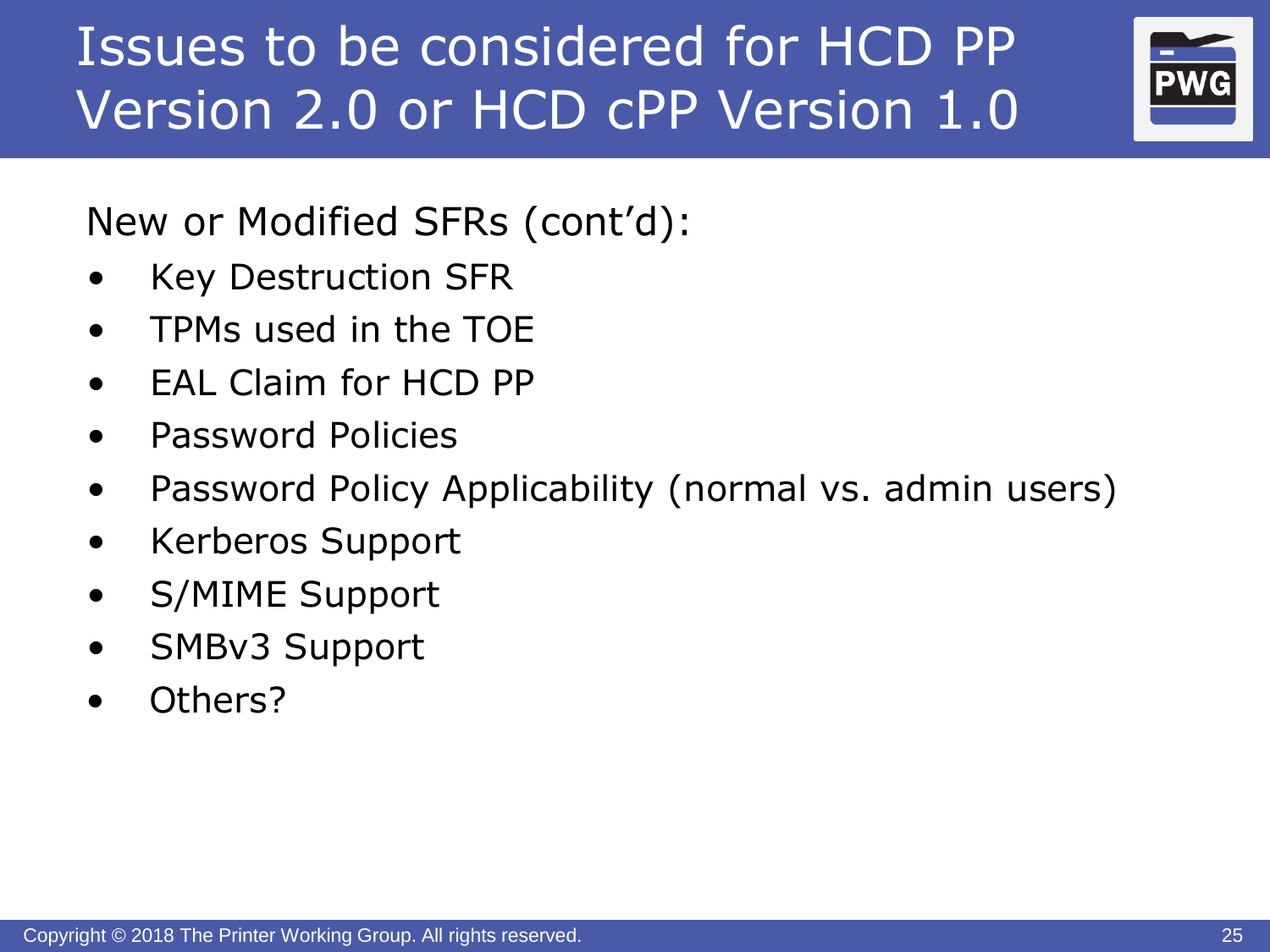### JISEC Comments Related to HCD PP/cPP

- JISEC would like to be one of the initiators for an ESR (Essential Security Requirements) for an HCD cPP. They will ask US, Korean, Swedish and Canadian schemes to be initiators with them.
- JISEC thinks the HCD TC should create and present a draft ESR to the initiators.
- JISEC approve all NIAP TDs as long as the reason of the decision is described clearly and the decision does not introduce inconsistency. They do not approve TD0074 as is because it does not have a described reason and because simply omitting it introduces an inconsistency of dependency. They approve the other TDs on HCD PP so far.
- JISEC advises the HCD TC, vendors and CCTLs to review Assurance Activities (AAs) carefully. They will interpret AAs literally.
- They think HCD TC should propose TDs to NIAP and JISEC.
- JISEC may consider to evaluated HCD PP version 1.1 separately, but they have currently no plan and no budget to do so.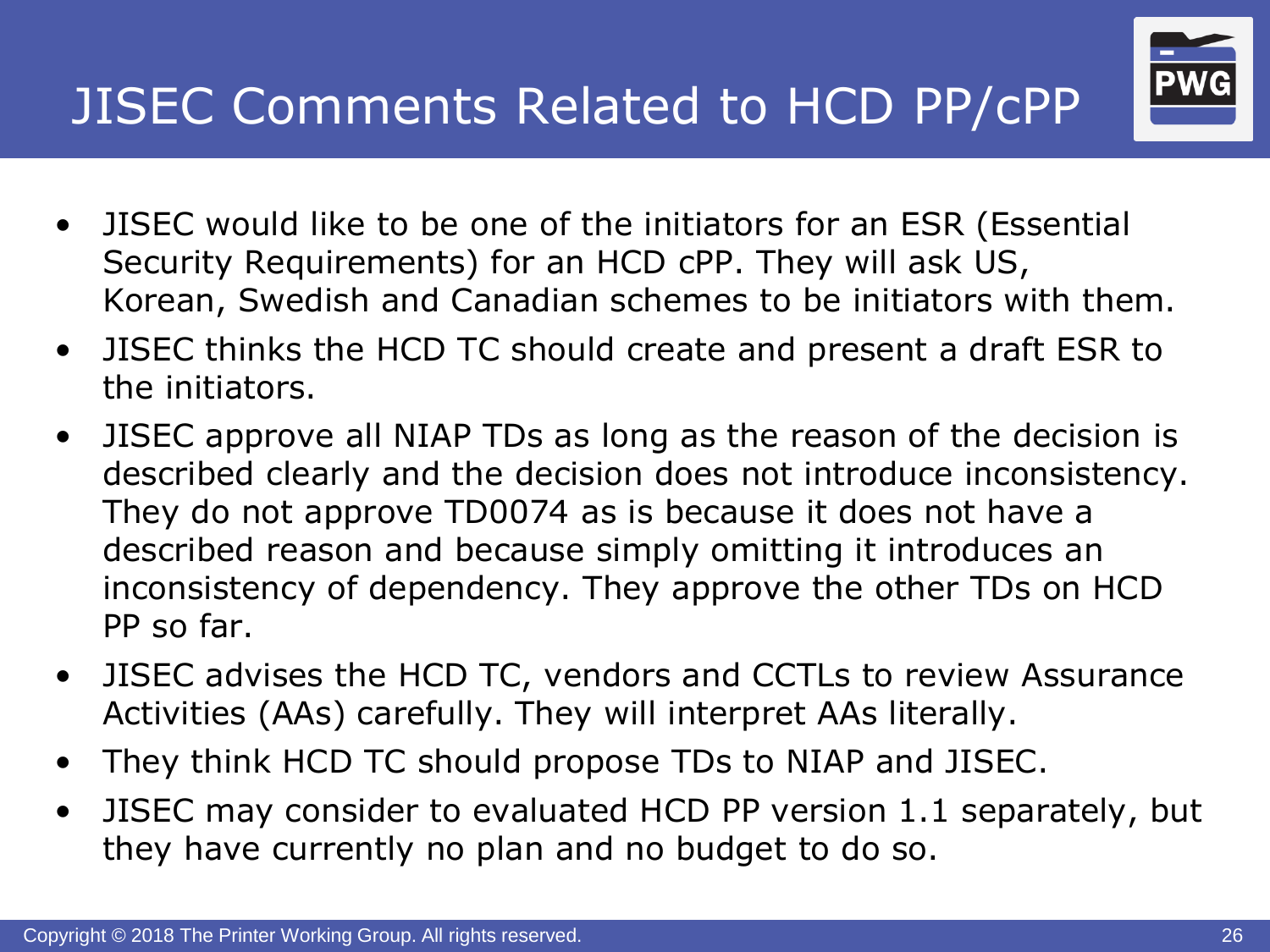

- HDP cPP is needed to address the fact that European countries are requiring "EAL" CC certifications which is forcing some vendors to certify the same MFP twice  $-$  once against the  $\overline{HCD}$  PP which has no EAL and once against 2600.2 which is at EAL2
- iTC formation has to be approved by the CCDB (Common Criteria Development Board) which requires two artifacts:
	- An ESR (Essential Security Requirements) document
	- Terms of References which addresses how the iTC will function
- Will need to establish at some point a "NIT" process for HCDs
	- Means we will set up a subgroup within the TC to address requests for interpretations of the HCD PP.
- Complicating the issue is that the IEEE 2600 PPs will be archived and no longer available from the IEEE after 2019 because of IEEE rules on how they were created
	- This is the PP used in place of the HCD PP by most of the vendors who certify HCDs in Japan, Sweden, Germany, etc.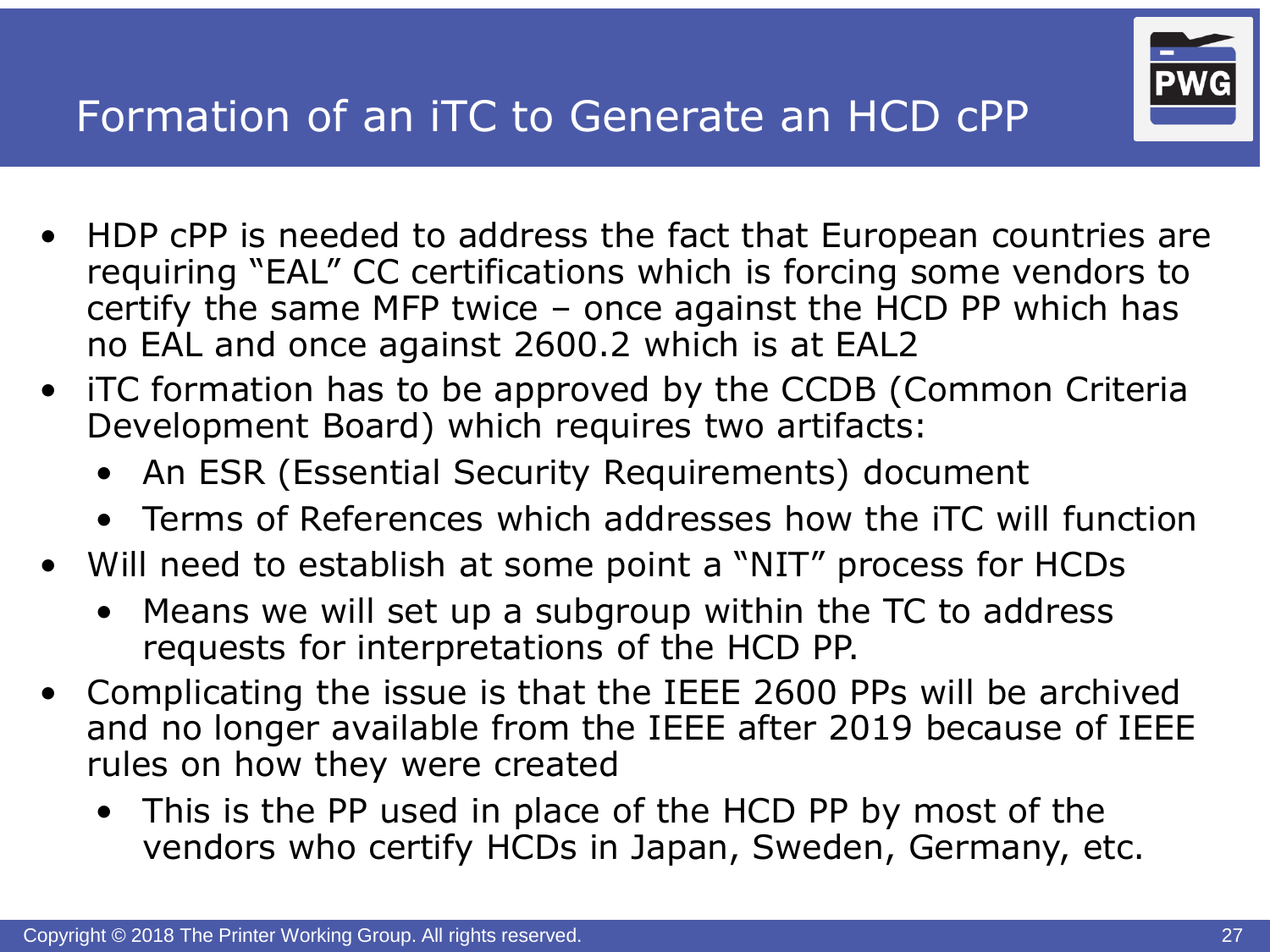



- Goal is still to move to an HCD iTC and create an HCD cPP
- Looking for two of the following Schemes to sponsor this activity – Korea, Sweden, Japan and maybe Canada
	- Was discussed with ITSCC (Korean scheme). ITSCC confirmed that they will gladly support iTC process for developing a collaborative Protection Profile (cPP) and related Supporting Documents (SD) under the CCRA with goal of getting HCD iTC approval during Oct 2018 CCDB Meeting or later.
	- Contacted Swedish Scheme about this; still waiting for a response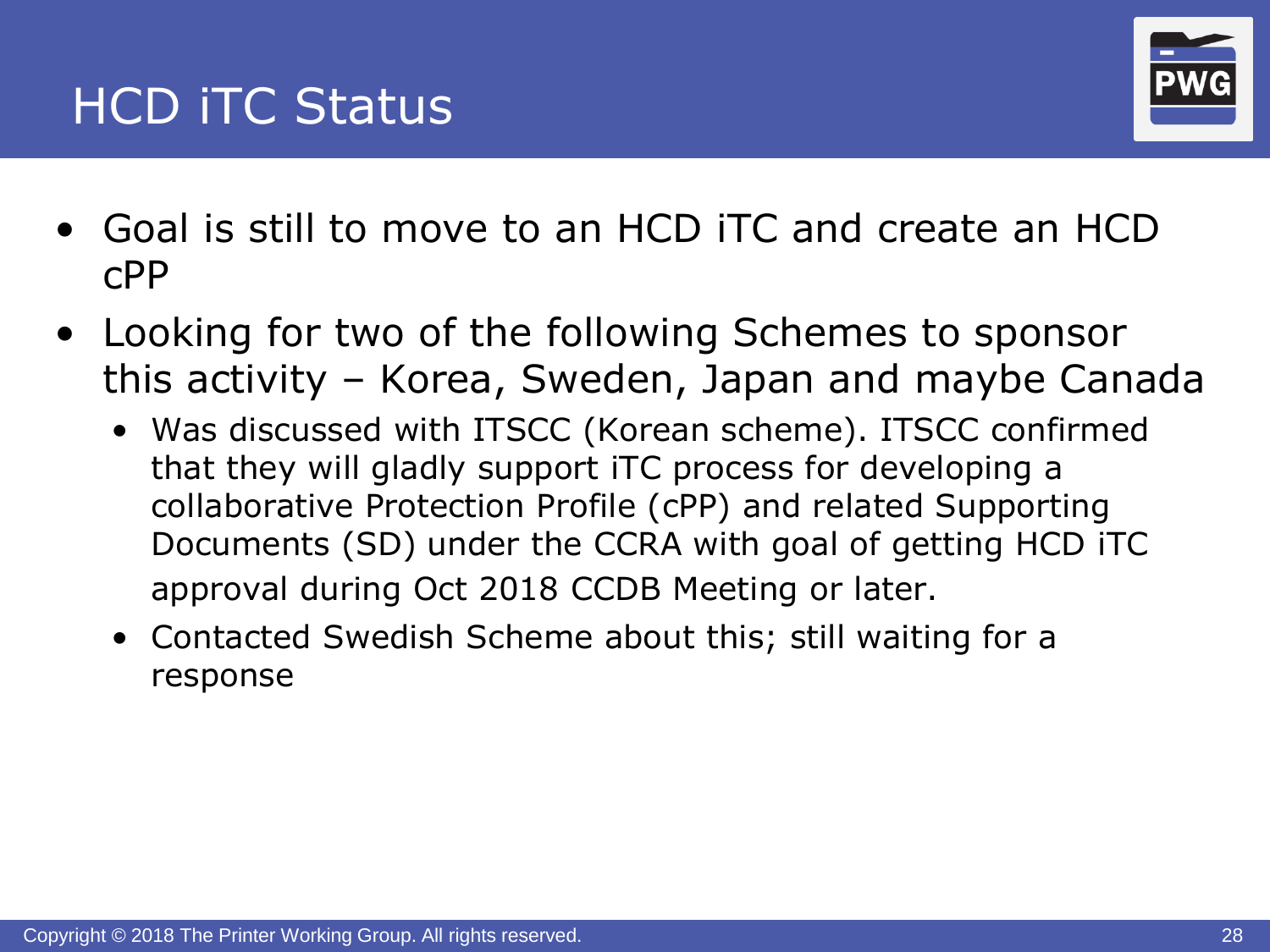

- First step is to create draft ESR (Essential Security Requirement) document and distribute for comment in time to discuss at October 2018 HCD TC Meeting and then gather members for an iTC
	- Use existing ESR documents (Status, Background and Purpose, Use Cases, Resource to be protected, Attacker access, Attacker Resources, Boundary of Component, Essential Security Requirements, Assumptions, Optional Extensions, Objective Requirements, Outside the Scope of Evaluation) and material from HCD PP Version 1.0